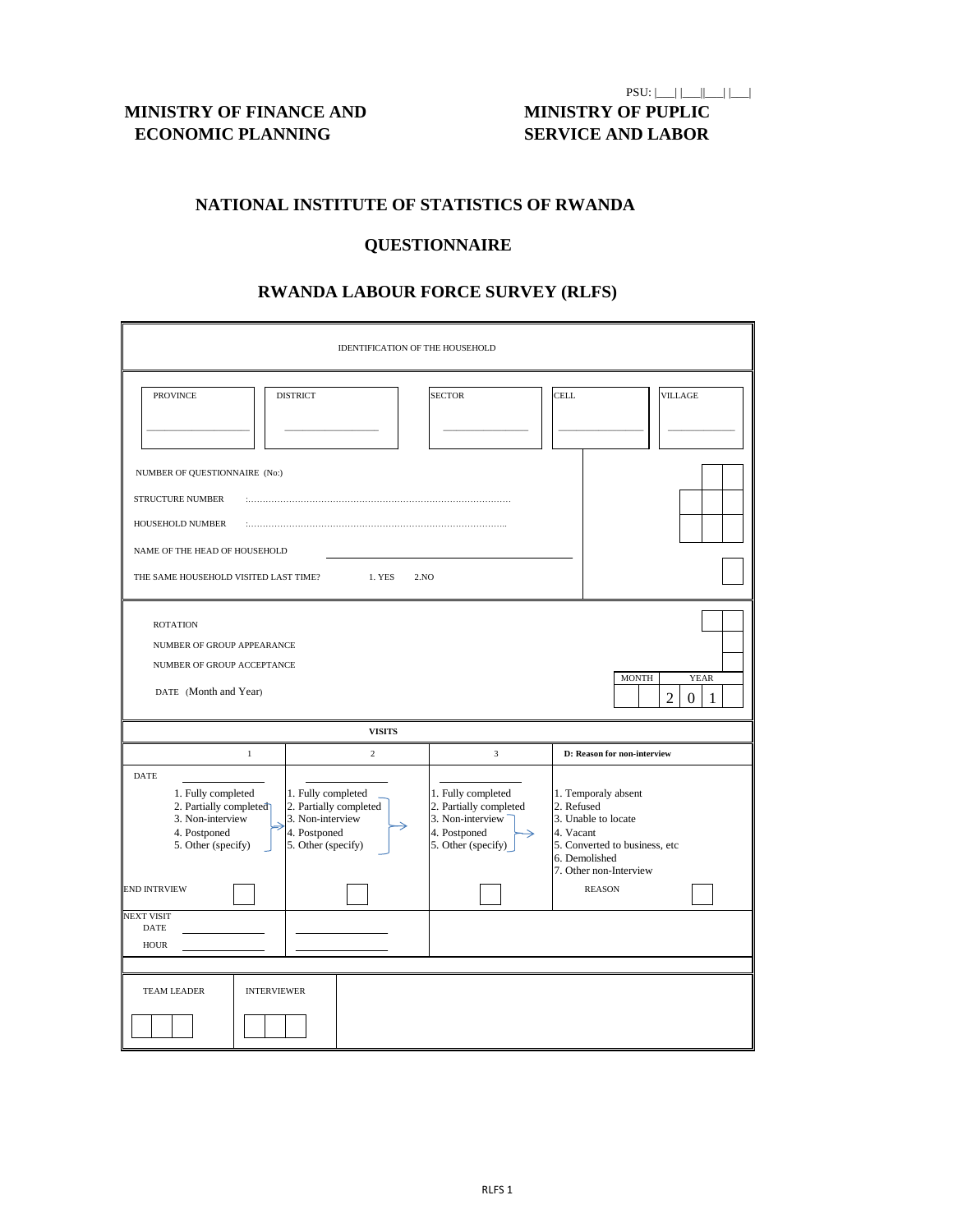- 01. Masonry 24. Milk processing<br>
02. Carpentry 25. Livestock
	-
	-
	- 27. Food & Beverage services
	-
	-
- 06. Welding 29. House keeping 29. House keeping 29. House keeping 29. House keeping 29. House keeping 29. House keeping 29. House keeping 29. House keeping 29. House keeping 20. Concrete mason 30. Concrete masonry<br>31. Leather craft
	-
	-
- 10. Auto- Electricity 33. Biding and Jewelries
	-
- 11. Automotive body repair<br>
12. Computer maintenance<br>
13. Crop production<br>
13. Crop production<br>
13. Crop production<br>
26. Agriculture Mechanization
	- 36. Agriculture Mechanization 37. Agri-Business
	-
	-
- 15. Forestry 38. Bee Keeping<br>16. Music 39. Manicure and 39. Manicure and Pedicure<br>40. Beauty therapy
	-
	-
- 18. Multimedia 41. Screen printing<br>19. Networking 42. Sport and Medic
- 42. Sport and Medical Massage<br>43. Crochet embroidery 20. Tailoring 20. Tailoring 20. Tailoring 20. Tailoring 20. Tailoring 20. Tailoring 20. Tailoring 20. Tailoring 20. Tailoring 20. Tailoring 20. Tailoring 20. Tailoring 20. Tailoring 20. Tailoring 20. Tailoring 20. Tailorin
	-
	-
- 22. Civil construction 45. Motor vehicle engine mechanics
	-

| <b>CODES</b>                                                                                 |                                             |                               |
|----------------------------------------------------------------------------------------------|---------------------------------------------|-------------------------------|
| THOSE WHO ANSWERED "6MONTHS" OR LESS ON QUESTION A22 OF                                      | <b>District codes. Question A14 and A17</b> |                               |
| SECTION A ARE HOUSEHOLD MEMBERS.                                                             | 11. Nyarugenge<br>12. Gasabo                | 35. Ngororero<br>36. Rusizi   |
| THE FOLLOWING ARE ALSO CONSIDERED AS HOUSEHOLD MEMBERS:                                      | 13. Kicukiro<br>21. Nyanza                  | 37. Nyamasheke<br>41. Rulindo |
| . Children less than 6 months                                                                | 22. Gisagara                                | 42. Gakenke                   |
| . People who recently joined the household and will reside                                   | 23. Nyaruguru                               | 43. Musanze                   |
| there permanently                                                                            | 24. Huye                                    | 44. Burera                    |
| . New husbands or wives                                                                      | 25. Nyamagabe                               | 45. Gicumbi                   |
|                                                                                              | 26. Ruhango                                 | 51. Rwamagana                 |
| IF THE ANSWER ON QUESTION A22 OF SECTION A IS "MORE THAN 6                                   | 27. Muhanga                                 | 52. Nyagatare                 |
| MONTHS" ONLY THE FOLLOWING INDIVIDUALS ARE HOUSEHOLD                                         | 28. Kamonyi                                 | 53. Gatsibo                   |
| <b>MEMBERS:</b>                                                                              | 31. Karongi<br>32. Rutsiro                  | 54. Kayonza<br>55. Kirehe     |
| . The head of the household (dejure)<br>Those who answered 'no' on question A23 of section A | 33. Rubavu                                  | 56. Ngoma                     |
| . Persons who are absent but not living in another household                                 | 34. Nyabihu                                 | 57. Bugesera                  |
|                                                                                              |                                             |                               |
|                                                                                              | #                                           |                               |
|                                                                                              |                                             |                               |
| <b>TECHNICAL SKILLS CODE FOR B10</b>                                                         |                                             |                               |

- 
- 
- 02. Carpentry 25. Livestock<br>
03. Automotive technology. 26. Horticulture production 03. Automotive technology.<br>04. Culinary arts
- 
- 05. Domestic Electricity<br>
06. Welding 29. House keepin<br>
29. House keepin
- 
- 
- 
- 08. Food processing 31. Leather craft<br>
09. Animal health 32. Hairdressing 09. Animal health
- 
- 
- 11. Automotive body repair<br>12. Computer maintenance
- 
- 14. Engine mechanics<br>15. Forestry
- 
- 
- 17. Painting and decoration 18. Multimedia
- 
- 
- 
- 21. Industrial electricity 44. Pottery
- 
- 23. Each construction 23. nursery growing 46. Film making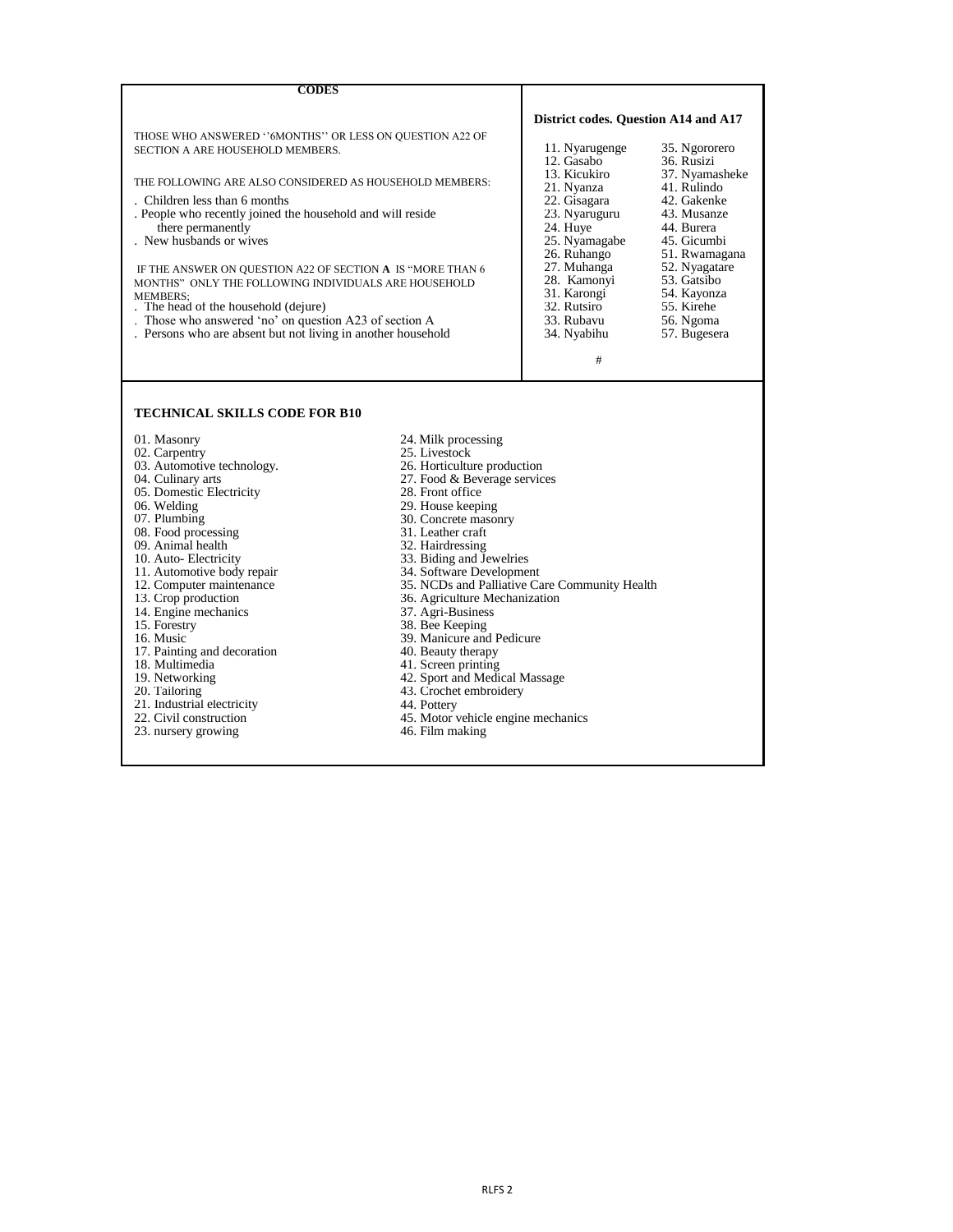#### **INTRODUCTION AND CONSENT**

May I begin the interview now?

| 11. RESPONDENT AGREES TO BE INTERVIEWED        | Continue the interview |
|------------------------------------------------|------------------------|
| 2. RESPONDENT DOES NOT AGREE TO BE INTERVIEWED | END                    |

SIGNATURE OF INTERVIEWER:\_\_\_\_\_\_\_\_\_\_\_\_\_\_\_\_\_\_\_\_\_\_\_\_\_\_\_\_\_\_ DATE:\_\_\_\_\_\_\_\_\_\_\_\_\_\_\_\_\_\_\_\_\_\_\_\_\_\_\_\_\_

| Name of the respondent: |  |
|-------------------------|--|
| Tel:                    |  |

**RESPONDENT:** Preferably every member aged 14 year and above should respond on his/her behalf. If unavailable the head of household should respond. In the case of the absence of head of household: the wife, or any other knowledgeable adult member of the household can provide information on other members.

Hello. My name is \_\_\_\_\_\_\_\_\_\_\_\_\_\_\_\_\_\_\_\_\_\_\_\_\_\_\_\_\_\_\_\_\_\_\_\_\_\_\_. I am working with National Institute of Statistics of Rwanda. We are conducting the labour force survey in all districts. The information we collect will help the government to plan for employment in the country. Your household was selected for the survey. I would like to ask you some questions about your household. The questions usually take about 25 to 35 minutes. All of the answers you give will be confidential and will not be shared with anyone other than members of our survey team. I hope you will accept to cooperate as your answers are very important for this reaserch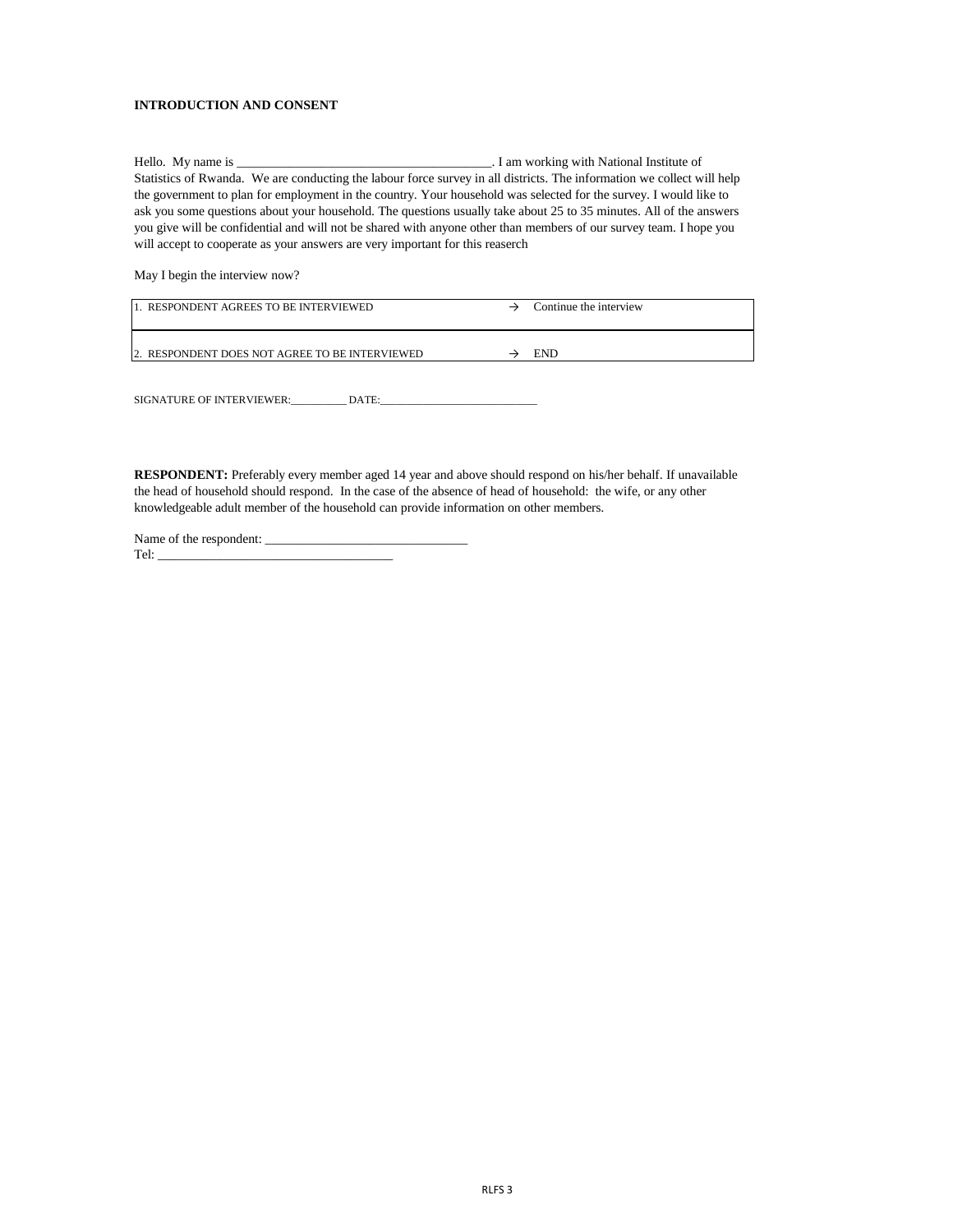#### **SECTION A: HOUSEHOLD ROSTER**

| 01<br>02<br>Serial number<br>03<br>04<br><b>PID</b><br><b>NAMES</b><br>List the usual Household members starting from the Household head, followed by his wife and<br>children form the eldest to the youngest. Include other relatives and domestic servants if they are<br>considered as household members. Do not forget babies.<br><b>Sex</b><br>A01<br>1 Male<br>2 Female<br>A02<br>What is the relationship of (NAME) to head of household?<br>01 Head<br>07 Brother or Sister/In law<br>02 Spouse (Wife/Husband)<br>08 Son/Daughter-in-law<br>03 Child (Son/daughter)<br>09 Other relative<br>04 Adopted/Foster/step child<br>10 Domestic helper<br>05 Grandchild<br>11 Non-relative<br>06 Parent/Parent-in-law<br>A03<br>What is (NAME)'s date of birth?<br><b>MONTHS</b><br>M<br><b>YEAR</b><br>Y<br>A04<br>What was (NAME)'s age at last birthday?<br>A05<br>What is (NAME'S) present marital status? (Ask all age 12 and above)<br>1 Married monogamously<br>5 Separated<br>2 Married polygamous<br>6 Single<br>3 Living together<br>7 Widow/Widower<br>4 Divorced<br>QUESTIONS FROM A06 TO A11 ARE ASKED TO THOSE AGED 5 YEARS AND ABOVE<br>Do you have difficulty seeing, even if wearing glasses?<br>A06<br>1 No - no difficulty<br>$3$ Yes – a lot of difficulty<br>2 Yes - some difficulty<br>4 Cannot do at all<br>Do you have difficulty hearing, even if using a hearing aid?<br>A07<br>1 No - no difficulty<br>$3$ Yes – a lot of difficulty<br>2 Yes - some difficulty<br>4 Cannot do at all<br>Do you have difficulty walking or climbing steps?<br>A08<br>1 No - no difficulty<br>$3$ Yes – a lot of difficulty<br>2 Yes - some difficulty<br>4 Cannot do at all<br>Do you have difficulty remembering or concentrating?<br>A09<br>1 No - no difficulty<br>$3$ Yes – a lot of difficulty<br>2 Yes – some difficulty<br>4 Cannot do at all<br>Do you have difficulty (with self-care such as) washing all over or dressing?<br>1 No - no difficulty<br>$3$ Yes – a lot of difficulty<br>2 Yes - some difficulty<br>4 Cannot do at all<br>Using your usual language, do you have difficulty communicating,<br>A11<br>for example understanding or being understood?<br>1 No - no difficulty<br>$3$ Yes – a lot of difficulty<br>2 Yes - some difficulty<br>4 Cannot do at all<br>QUESTIONS ARE ASKED TO ALL IN THE HOUSEHOLD<br>A12<br>What is (NAME'S) nationality?<br>1 Rwanda<br>5 Tanzania<br>2 Burundi<br>6 Uganda<br>3 Congo-Kinshasa DRC<br>7 Rest of Africa<br>4 Kenya<br>8 Other country<br>What is (NAME'S) Residential Status in Rwanda?<br>1 Permanent Resident<br>2 Temporary Resident<br>What is (NAME'S) Country/Area of birth?<br>A14<br>IF (1) in A, WRITE CODE OF DISTRICT IN B<br>1 Rwanda<br>5 Tanzania<br>A<br>2 Burundi<br>6 Uganda<br>3 Congo-Kinshasa DRC<br>7 Rest of Africa<br>B<br>4 Kenya<br>8 Other country<br>A15<br>Has the usual place of residence of (NAME) always been in this district?<br>1 Yes $\rightarrow$ A21<br>$2$ No<br>A16<br>For how long (NAME)'s usual place of residence has been here<br>since the last move?<br>REGISTER 0 IF LESS THAN 1 YEAR<br><b>YEARS</b><br>$\mathbf Y$<br>A17<br>In which district or foreign country did (NAME) live in prior<br>to arrival here?<br>IF (1) in A, WRITE CODE OF DISTRICT IN B<br>A<br>1 Rwanda<br>5 Tanzania<br>2 Burundi<br>6 Uganda<br>B<br>3 Congo-Kinshasa DRC<br>7 Rest of Africa |     | All household members | Number of househod member(s) |  |  |  |
|--------------------------------------------------------------------------------------------------------------------------------------------------------------------------------------------------------------------------------------------------------------------------------------------------------------------------------------------------------------------------------------------------------------------------------------------------------------------------------------------------------------------------------------------------------------------------------------------------------------------------------------------------------------------------------------------------------------------------------------------------------------------------------------------------------------------------------------------------------------------------------------------------------------------------------------------------------------------------------------------------------------------------------------------------------------------------------------------------------------------------------------------------------------------------------------------------------------------------------------------------------------------------------------------------------------------------------------------------------------------------------------------------------------------------------------------------------------------------------------------------------------------------------------------------------------------------------------------------------------------------------------------------------------------------------------------------------------------------------------------------------------------------------------------------------------------------------------------------------------------------------------------------------------------------------------------------------------------------------------------------------------------------------------------------------------------------------------------------------------------------------------------------------------------------------------------------------------------------------------------------------------------------------------------------------------------------------------------------------------------------------------------------------------------------------------------------------------------------------------------------------------------------------------------------------------------------------------------------------------------------------------------------------------------------------------------------------------------------------------------------------------------------------------------------------------------------------------------------------------------------------------------------------------------------------------------------------------------------------------------------------------------------------------------------------------------------------------------------------------------------------------------------------------------------------------------------------------------------------------------------------------------------------------------------------------------------------------------------------------------------------------------------------|-----|-----------------------|------------------------------|--|--|--|
|                                                                                                                                                                                                                                                                                                                                                                                                                                                                                                                                                                                                                                                                                                                                                                                                                                                                                                                                                                                                                                                                                                                                                                                                                                                                                                                                                                                                                                                                                                                                                                                                                                                                                                                                                                                                                                                                                                                                                                                                                                                                                                                                                                                                                                                                                                                                                                                                                                                                                                                                                                                                                                                                                                                                                                                                                                                                                                                                                                                                                                                                                                                                                                                                                                                                                                                                                                                                        |     |                       |                              |  |  |  |
|                                                                                                                                                                                                                                                                                                                                                                                                                                                                                                                                                                                                                                                                                                                                                                                                                                                                                                                                                                                                                                                                                                                                                                                                                                                                                                                                                                                                                                                                                                                                                                                                                                                                                                                                                                                                                                                                                                                                                                                                                                                                                                                                                                                                                                                                                                                                                                                                                                                                                                                                                                                                                                                                                                                                                                                                                                                                                                                                                                                                                                                                                                                                                                                                                                                                                                                                                                                                        |     |                       |                              |  |  |  |
|                                                                                                                                                                                                                                                                                                                                                                                                                                                                                                                                                                                                                                                                                                                                                                                                                                                                                                                                                                                                                                                                                                                                                                                                                                                                                                                                                                                                                                                                                                                                                                                                                                                                                                                                                                                                                                                                                                                                                                                                                                                                                                                                                                                                                                                                                                                                                                                                                                                                                                                                                                                                                                                                                                                                                                                                                                                                                                                                                                                                                                                                                                                                                                                                                                                                                                                                                                                                        |     |                       |                              |  |  |  |
|                                                                                                                                                                                                                                                                                                                                                                                                                                                                                                                                                                                                                                                                                                                                                                                                                                                                                                                                                                                                                                                                                                                                                                                                                                                                                                                                                                                                                                                                                                                                                                                                                                                                                                                                                                                                                                                                                                                                                                                                                                                                                                                                                                                                                                                                                                                                                                                                                                                                                                                                                                                                                                                                                                                                                                                                                                                                                                                                                                                                                                                                                                                                                                                                                                                                                                                                                                                                        |     |                       |                              |  |  |  |
|                                                                                                                                                                                                                                                                                                                                                                                                                                                                                                                                                                                                                                                                                                                                                                                                                                                                                                                                                                                                                                                                                                                                                                                                                                                                                                                                                                                                                                                                                                                                                                                                                                                                                                                                                                                                                                                                                                                                                                                                                                                                                                                                                                                                                                                                                                                                                                                                                                                                                                                                                                                                                                                                                                                                                                                                                                                                                                                                                                                                                                                                                                                                                                                                                                                                                                                                                                                                        |     |                       |                              |  |  |  |
|                                                                                                                                                                                                                                                                                                                                                                                                                                                                                                                                                                                                                                                                                                                                                                                                                                                                                                                                                                                                                                                                                                                                                                                                                                                                                                                                                                                                                                                                                                                                                                                                                                                                                                                                                                                                                                                                                                                                                                                                                                                                                                                                                                                                                                                                                                                                                                                                                                                                                                                                                                                                                                                                                                                                                                                                                                                                                                                                                                                                                                                                                                                                                                                                                                                                                                                                                                                                        |     |                       |                              |  |  |  |
|                                                                                                                                                                                                                                                                                                                                                                                                                                                                                                                                                                                                                                                                                                                                                                                                                                                                                                                                                                                                                                                                                                                                                                                                                                                                                                                                                                                                                                                                                                                                                                                                                                                                                                                                                                                                                                                                                                                                                                                                                                                                                                                                                                                                                                                                                                                                                                                                                                                                                                                                                                                                                                                                                                                                                                                                                                                                                                                                                                                                                                                                                                                                                                                                                                                                                                                                                                                                        |     |                       |                              |  |  |  |
|                                                                                                                                                                                                                                                                                                                                                                                                                                                                                                                                                                                                                                                                                                                                                                                                                                                                                                                                                                                                                                                                                                                                                                                                                                                                                                                                                                                                                                                                                                                                                                                                                                                                                                                                                                                                                                                                                                                                                                                                                                                                                                                                                                                                                                                                                                                                                                                                                                                                                                                                                                                                                                                                                                                                                                                                                                                                                                                                                                                                                                                                                                                                                                                                                                                                                                                                                                                                        |     |                       |                              |  |  |  |
|                                                                                                                                                                                                                                                                                                                                                                                                                                                                                                                                                                                                                                                                                                                                                                                                                                                                                                                                                                                                                                                                                                                                                                                                                                                                                                                                                                                                                                                                                                                                                                                                                                                                                                                                                                                                                                                                                                                                                                                                                                                                                                                                                                                                                                                                                                                                                                                                                                                                                                                                                                                                                                                                                                                                                                                                                                                                                                                                                                                                                                                                                                                                                                                                                                                                                                                                                                                                        |     |                       |                              |  |  |  |
|                                                                                                                                                                                                                                                                                                                                                                                                                                                                                                                                                                                                                                                                                                                                                                                                                                                                                                                                                                                                                                                                                                                                                                                                                                                                                                                                                                                                                                                                                                                                                                                                                                                                                                                                                                                                                                                                                                                                                                                                                                                                                                                                                                                                                                                                                                                                                                                                                                                                                                                                                                                                                                                                                                                                                                                                                                                                                                                                                                                                                                                                                                                                                                                                                                                                                                                                                                                                        |     |                       |                              |  |  |  |
|                                                                                                                                                                                                                                                                                                                                                                                                                                                                                                                                                                                                                                                                                                                                                                                                                                                                                                                                                                                                                                                                                                                                                                                                                                                                                                                                                                                                                                                                                                                                                                                                                                                                                                                                                                                                                                                                                                                                                                                                                                                                                                                                                                                                                                                                                                                                                                                                                                                                                                                                                                                                                                                                                                                                                                                                                                                                                                                                                                                                                                                                                                                                                                                                                                                                                                                                                                                                        |     |                       |                              |  |  |  |
|                                                                                                                                                                                                                                                                                                                                                                                                                                                                                                                                                                                                                                                                                                                                                                                                                                                                                                                                                                                                                                                                                                                                                                                                                                                                                                                                                                                                                                                                                                                                                                                                                                                                                                                                                                                                                                                                                                                                                                                                                                                                                                                                                                                                                                                                                                                                                                                                                                                                                                                                                                                                                                                                                                                                                                                                                                                                                                                                                                                                                                                                                                                                                                                                                                                                                                                                                                                                        |     |                       |                              |  |  |  |
|                                                                                                                                                                                                                                                                                                                                                                                                                                                                                                                                                                                                                                                                                                                                                                                                                                                                                                                                                                                                                                                                                                                                                                                                                                                                                                                                                                                                                                                                                                                                                                                                                                                                                                                                                                                                                                                                                                                                                                                                                                                                                                                                                                                                                                                                                                                                                                                                                                                                                                                                                                                                                                                                                                                                                                                                                                                                                                                                                                                                                                                                                                                                                                                                                                                                                                                                                                                                        |     |                       |                              |  |  |  |
|                                                                                                                                                                                                                                                                                                                                                                                                                                                                                                                                                                                                                                                                                                                                                                                                                                                                                                                                                                                                                                                                                                                                                                                                                                                                                                                                                                                                                                                                                                                                                                                                                                                                                                                                                                                                                                                                                                                                                                                                                                                                                                                                                                                                                                                                                                                                                                                                                                                                                                                                                                                                                                                                                                                                                                                                                                                                                                                                                                                                                                                                                                                                                                                                                                                                                                                                                                                                        |     |                       |                              |  |  |  |
|                                                                                                                                                                                                                                                                                                                                                                                                                                                                                                                                                                                                                                                                                                                                                                                                                                                                                                                                                                                                                                                                                                                                                                                                                                                                                                                                                                                                                                                                                                                                                                                                                                                                                                                                                                                                                                                                                                                                                                                                                                                                                                                                                                                                                                                                                                                                                                                                                                                                                                                                                                                                                                                                                                                                                                                                                                                                                                                                                                                                                                                                                                                                                                                                                                                                                                                                                                                                        |     |                       |                              |  |  |  |
|                                                                                                                                                                                                                                                                                                                                                                                                                                                                                                                                                                                                                                                                                                                                                                                                                                                                                                                                                                                                                                                                                                                                                                                                                                                                                                                                                                                                                                                                                                                                                                                                                                                                                                                                                                                                                                                                                                                                                                                                                                                                                                                                                                                                                                                                                                                                                                                                                                                                                                                                                                                                                                                                                                                                                                                                                                                                                                                                                                                                                                                                                                                                                                                                                                                                                                                                                                                                        |     |                       |                              |  |  |  |
|                                                                                                                                                                                                                                                                                                                                                                                                                                                                                                                                                                                                                                                                                                                                                                                                                                                                                                                                                                                                                                                                                                                                                                                                                                                                                                                                                                                                                                                                                                                                                                                                                                                                                                                                                                                                                                                                                                                                                                                                                                                                                                                                                                                                                                                                                                                                                                                                                                                                                                                                                                                                                                                                                                                                                                                                                                                                                                                                                                                                                                                                                                                                                                                                                                                                                                                                                                                                        |     |                       |                              |  |  |  |
|                                                                                                                                                                                                                                                                                                                                                                                                                                                                                                                                                                                                                                                                                                                                                                                                                                                                                                                                                                                                                                                                                                                                                                                                                                                                                                                                                                                                                                                                                                                                                                                                                                                                                                                                                                                                                                                                                                                                                                                                                                                                                                                                                                                                                                                                                                                                                                                                                                                                                                                                                                                                                                                                                                                                                                                                                                                                                                                                                                                                                                                                                                                                                                                                                                                                                                                                                                                                        |     |                       |                              |  |  |  |
|                                                                                                                                                                                                                                                                                                                                                                                                                                                                                                                                                                                                                                                                                                                                                                                                                                                                                                                                                                                                                                                                                                                                                                                                                                                                                                                                                                                                                                                                                                                                                                                                                                                                                                                                                                                                                                                                                                                                                                                                                                                                                                                                                                                                                                                                                                                                                                                                                                                                                                                                                                                                                                                                                                                                                                                                                                                                                                                                                                                                                                                                                                                                                                                                                                                                                                                                                                                                        |     |                       |                              |  |  |  |
|                                                                                                                                                                                                                                                                                                                                                                                                                                                                                                                                                                                                                                                                                                                                                                                                                                                                                                                                                                                                                                                                                                                                                                                                                                                                                                                                                                                                                                                                                                                                                                                                                                                                                                                                                                                                                                                                                                                                                                                                                                                                                                                                                                                                                                                                                                                                                                                                                                                                                                                                                                                                                                                                                                                                                                                                                                                                                                                                                                                                                                                                                                                                                                                                                                                                                                                                                                                                        |     |                       |                              |  |  |  |
|                                                                                                                                                                                                                                                                                                                                                                                                                                                                                                                                                                                                                                                                                                                                                                                                                                                                                                                                                                                                                                                                                                                                                                                                                                                                                                                                                                                                                                                                                                                                                                                                                                                                                                                                                                                                                                                                                                                                                                                                                                                                                                                                                                                                                                                                                                                                                                                                                                                                                                                                                                                                                                                                                                                                                                                                                                                                                                                                                                                                                                                                                                                                                                                                                                                                                                                                                                                                        |     |                       |                              |  |  |  |
|                                                                                                                                                                                                                                                                                                                                                                                                                                                                                                                                                                                                                                                                                                                                                                                                                                                                                                                                                                                                                                                                                                                                                                                                                                                                                                                                                                                                                                                                                                                                                                                                                                                                                                                                                                                                                                                                                                                                                                                                                                                                                                                                                                                                                                                                                                                                                                                                                                                                                                                                                                                                                                                                                                                                                                                                                                                                                                                                                                                                                                                                                                                                                                                                                                                                                                                                                                                                        |     |                       |                              |  |  |  |
|                                                                                                                                                                                                                                                                                                                                                                                                                                                                                                                                                                                                                                                                                                                                                                                                                                                                                                                                                                                                                                                                                                                                                                                                                                                                                                                                                                                                                                                                                                                                                                                                                                                                                                                                                                                                                                                                                                                                                                                                                                                                                                                                                                                                                                                                                                                                                                                                                                                                                                                                                                                                                                                                                                                                                                                                                                                                                                                                                                                                                                                                                                                                                                                                                                                                                                                                                                                                        |     |                       |                              |  |  |  |
|                                                                                                                                                                                                                                                                                                                                                                                                                                                                                                                                                                                                                                                                                                                                                                                                                                                                                                                                                                                                                                                                                                                                                                                                                                                                                                                                                                                                                                                                                                                                                                                                                                                                                                                                                                                                                                                                                                                                                                                                                                                                                                                                                                                                                                                                                                                                                                                                                                                                                                                                                                                                                                                                                                                                                                                                                                                                                                                                                                                                                                                                                                                                                                                                                                                                                                                                                                                                        |     |                       |                              |  |  |  |
|                                                                                                                                                                                                                                                                                                                                                                                                                                                                                                                                                                                                                                                                                                                                                                                                                                                                                                                                                                                                                                                                                                                                                                                                                                                                                                                                                                                                                                                                                                                                                                                                                                                                                                                                                                                                                                                                                                                                                                                                                                                                                                                                                                                                                                                                                                                                                                                                                                                                                                                                                                                                                                                                                                                                                                                                                                                                                                                                                                                                                                                                                                                                                                                                                                                                                                                                                                                                        |     |                       |                              |  |  |  |
|                                                                                                                                                                                                                                                                                                                                                                                                                                                                                                                                                                                                                                                                                                                                                                                                                                                                                                                                                                                                                                                                                                                                                                                                                                                                                                                                                                                                                                                                                                                                                                                                                                                                                                                                                                                                                                                                                                                                                                                                                                                                                                                                                                                                                                                                                                                                                                                                                                                                                                                                                                                                                                                                                                                                                                                                                                                                                                                                                                                                                                                                                                                                                                                                                                                                                                                                                                                                        |     |                       |                              |  |  |  |
|                                                                                                                                                                                                                                                                                                                                                                                                                                                                                                                                                                                                                                                                                                                                                                                                                                                                                                                                                                                                                                                                                                                                                                                                                                                                                                                                                                                                                                                                                                                                                                                                                                                                                                                                                                                                                                                                                                                                                                                                                                                                                                                                                                                                                                                                                                                                                                                                                                                                                                                                                                                                                                                                                                                                                                                                                                                                                                                                                                                                                                                                                                                                                                                                                                                                                                                                                                                                        |     |                       |                              |  |  |  |
|                                                                                                                                                                                                                                                                                                                                                                                                                                                                                                                                                                                                                                                                                                                                                                                                                                                                                                                                                                                                                                                                                                                                                                                                                                                                                                                                                                                                                                                                                                                                                                                                                                                                                                                                                                                                                                                                                                                                                                                                                                                                                                                                                                                                                                                                                                                                                                                                                                                                                                                                                                                                                                                                                                                                                                                                                                                                                                                                                                                                                                                                                                                                                                                                                                                                                                                                                                                                        |     |                       |                              |  |  |  |
|                                                                                                                                                                                                                                                                                                                                                                                                                                                                                                                                                                                                                                                                                                                                                                                                                                                                                                                                                                                                                                                                                                                                                                                                                                                                                                                                                                                                                                                                                                                                                                                                                                                                                                                                                                                                                                                                                                                                                                                                                                                                                                                                                                                                                                                                                                                                                                                                                                                                                                                                                                                                                                                                                                                                                                                                                                                                                                                                                                                                                                                                                                                                                                                                                                                                                                                                                                                                        |     |                       |                              |  |  |  |
|                                                                                                                                                                                                                                                                                                                                                                                                                                                                                                                                                                                                                                                                                                                                                                                                                                                                                                                                                                                                                                                                                                                                                                                                                                                                                                                                                                                                                                                                                                                                                                                                                                                                                                                                                                                                                                                                                                                                                                                                                                                                                                                                                                                                                                                                                                                                                                                                                                                                                                                                                                                                                                                                                                                                                                                                                                                                                                                                                                                                                                                                                                                                                                                                                                                                                                                                                                                                        |     |                       |                              |  |  |  |
|                                                                                                                                                                                                                                                                                                                                                                                                                                                                                                                                                                                                                                                                                                                                                                                                                                                                                                                                                                                                                                                                                                                                                                                                                                                                                                                                                                                                                                                                                                                                                                                                                                                                                                                                                                                                                                                                                                                                                                                                                                                                                                                                                                                                                                                                                                                                                                                                                                                                                                                                                                                                                                                                                                                                                                                                                                                                                                                                                                                                                                                                                                                                                                                                                                                                                                                                                                                                        |     |                       |                              |  |  |  |
|                                                                                                                                                                                                                                                                                                                                                                                                                                                                                                                                                                                                                                                                                                                                                                                                                                                                                                                                                                                                                                                                                                                                                                                                                                                                                                                                                                                                                                                                                                                                                                                                                                                                                                                                                                                                                                                                                                                                                                                                                                                                                                                                                                                                                                                                                                                                                                                                                                                                                                                                                                                                                                                                                                                                                                                                                                                                                                                                                                                                                                                                                                                                                                                                                                                                                                                                                                                                        |     |                       |                              |  |  |  |
|                                                                                                                                                                                                                                                                                                                                                                                                                                                                                                                                                                                                                                                                                                                                                                                                                                                                                                                                                                                                                                                                                                                                                                                                                                                                                                                                                                                                                                                                                                                                                                                                                                                                                                                                                                                                                                                                                                                                                                                                                                                                                                                                                                                                                                                                                                                                                                                                                                                                                                                                                                                                                                                                                                                                                                                                                                                                                                                                                                                                                                                                                                                                                                                                                                                                                                                                                                                                        |     |                       |                              |  |  |  |
|                                                                                                                                                                                                                                                                                                                                                                                                                                                                                                                                                                                                                                                                                                                                                                                                                                                                                                                                                                                                                                                                                                                                                                                                                                                                                                                                                                                                                                                                                                                                                                                                                                                                                                                                                                                                                                                                                                                                                                                                                                                                                                                                                                                                                                                                                                                                                                                                                                                                                                                                                                                                                                                                                                                                                                                                                                                                                                                                                                                                                                                                                                                                                                                                                                                                                                                                                                                                        |     |                       |                              |  |  |  |
|                                                                                                                                                                                                                                                                                                                                                                                                                                                                                                                                                                                                                                                                                                                                                                                                                                                                                                                                                                                                                                                                                                                                                                                                                                                                                                                                                                                                                                                                                                                                                                                                                                                                                                                                                                                                                                                                                                                                                                                                                                                                                                                                                                                                                                                                                                                                                                                                                                                                                                                                                                                                                                                                                                                                                                                                                                                                                                                                                                                                                                                                                                                                                                                                                                                                                                                                                                                                        |     |                       |                              |  |  |  |
|                                                                                                                                                                                                                                                                                                                                                                                                                                                                                                                                                                                                                                                                                                                                                                                                                                                                                                                                                                                                                                                                                                                                                                                                                                                                                                                                                                                                                                                                                                                                                                                                                                                                                                                                                                                                                                                                                                                                                                                                                                                                                                                                                                                                                                                                                                                                                                                                                                                                                                                                                                                                                                                                                                                                                                                                                                                                                                                                                                                                                                                                                                                                                                                                                                                                                                                                                                                                        |     |                       |                              |  |  |  |
|                                                                                                                                                                                                                                                                                                                                                                                                                                                                                                                                                                                                                                                                                                                                                                                                                                                                                                                                                                                                                                                                                                                                                                                                                                                                                                                                                                                                                                                                                                                                                                                                                                                                                                                                                                                                                                                                                                                                                                                                                                                                                                                                                                                                                                                                                                                                                                                                                                                                                                                                                                                                                                                                                                                                                                                                                                                                                                                                                                                                                                                                                                                                                                                                                                                                                                                                                                                                        | A10 |                       |                              |  |  |  |
|                                                                                                                                                                                                                                                                                                                                                                                                                                                                                                                                                                                                                                                                                                                                                                                                                                                                                                                                                                                                                                                                                                                                                                                                                                                                                                                                                                                                                                                                                                                                                                                                                                                                                                                                                                                                                                                                                                                                                                                                                                                                                                                                                                                                                                                                                                                                                                                                                                                                                                                                                                                                                                                                                                                                                                                                                                                                                                                                                                                                                                                                                                                                                                                                                                                                                                                                                                                                        |     |                       |                              |  |  |  |
|                                                                                                                                                                                                                                                                                                                                                                                                                                                                                                                                                                                                                                                                                                                                                                                                                                                                                                                                                                                                                                                                                                                                                                                                                                                                                                                                                                                                                                                                                                                                                                                                                                                                                                                                                                                                                                                                                                                                                                                                                                                                                                                                                                                                                                                                                                                                                                                                                                                                                                                                                                                                                                                                                                                                                                                                                                                                                                                                                                                                                                                                                                                                                                                                                                                                                                                                                                                                        |     |                       |                              |  |  |  |
|                                                                                                                                                                                                                                                                                                                                                                                                                                                                                                                                                                                                                                                                                                                                                                                                                                                                                                                                                                                                                                                                                                                                                                                                                                                                                                                                                                                                                                                                                                                                                                                                                                                                                                                                                                                                                                                                                                                                                                                                                                                                                                                                                                                                                                                                                                                                                                                                                                                                                                                                                                                                                                                                                                                                                                                                                                                                                                                                                                                                                                                                                                                                                                                                                                                                                                                                                                                                        |     |                       |                              |  |  |  |
|                                                                                                                                                                                                                                                                                                                                                                                                                                                                                                                                                                                                                                                                                                                                                                                                                                                                                                                                                                                                                                                                                                                                                                                                                                                                                                                                                                                                                                                                                                                                                                                                                                                                                                                                                                                                                                                                                                                                                                                                                                                                                                                                                                                                                                                                                                                                                                                                                                                                                                                                                                                                                                                                                                                                                                                                                                                                                                                                                                                                                                                                                                                                                                                                                                                                                                                                                                                                        |     |                       |                              |  |  |  |
|                                                                                                                                                                                                                                                                                                                                                                                                                                                                                                                                                                                                                                                                                                                                                                                                                                                                                                                                                                                                                                                                                                                                                                                                                                                                                                                                                                                                                                                                                                                                                                                                                                                                                                                                                                                                                                                                                                                                                                                                                                                                                                                                                                                                                                                                                                                                                                                                                                                                                                                                                                                                                                                                                                                                                                                                                                                                                                                                                                                                                                                                                                                                                                                                                                                                                                                                                                                                        |     |                       |                              |  |  |  |
|                                                                                                                                                                                                                                                                                                                                                                                                                                                                                                                                                                                                                                                                                                                                                                                                                                                                                                                                                                                                                                                                                                                                                                                                                                                                                                                                                                                                                                                                                                                                                                                                                                                                                                                                                                                                                                                                                                                                                                                                                                                                                                                                                                                                                                                                                                                                                                                                                                                                                                                                                                                                                                                                                                                                                                                                                                                                                                                                                                                                                                                                                                                                                                                                                                                                                                                                                                                                        |     |                       |                              |  |  |  |
|                                                                                                                                                                                                                                                                                                                                                                                                                                                                                                                                                                                                                                                                                                                                                                                                                                                                                                                                                                                                                                                                                                                                                                                                                                                                                                                                                                                                                                                                                                                                                                                                                                                                                                                                                                                                                                                                                                                                                                                                                                                                                                                                                                                                                                                                                                                                                                                                                                                                                                                                                                                                                                                                                                                                                                                                                                                                                                                                                                                                                                                                                                                                                                                                                                                                                                                                                                                                        |     |                       |                              |  |  |  |
|                                                                                                                                                                                                                                                                                                                                                                                                                                                                                                                                                                                                                                                                                                                                                                                                                                                                                                                                                                                                                                                                                                                                                                                                                                                                                                                                                                                                                                                                                                                                                                                                                                                                                                                                                                                                                                                                                                                                                                                                                                                                                                                                                                                                                                                                                                                                                                                                                                                                                                                                                                                                                                                                                                                                                                                                                                                                                                                                                                                                                                                                                                                                                                                                                                                                                                                                                                                                        |     |                       |                              |  |  |  |
|                                                                                                                                                                                                                                                                                                                                                                                                                                                                                                                                                                                                                                                                                                                                                                                                                                                                                                                                                                                                                                                                                                                                                                                                                                                                                                                                                                                                                                                                                                                                                                                                                                                                                                                                                                                                                                                                                                                                                                                                                                                                                                                                                                                                                                                                                                                                                                                                                                                                                                                                                                                                                                                                                                                                                                                                                                                                                                                                                                                                                                                                                                                                                                                                                                                                                                                                                                                                        |     |                       |                              |  |  |  |
|                                                                                                                                                                                                                                                                                                                                                                                                                                                                                                                                                                                                                                                                                                                                                                                                                                                                                                                                                                                                                                                                                                                                                                                                                                                                                                                                                                                                                                                                                                                                                                                                                                                                                                                                                                                                                                                                                                                                                                                                                                                                                                                                                                                                                                                                                                                                                                                                                                                                                                                                                                                                                                                                                                                                                                                                                                                                                                                                                                                                                                                                                                                                                                                                                                                                                                                                                                                                        |     |                       |                              |  |  |  |
|                                                                                                                                                                                                                                                                                                                                                                                                                                                                                                                                                                                                                                                                                                                                                                                                                                                                                                                                                                                                                                                                                                                                                                                                                                                                                                                                                                                                                                                                                                                                                                                                                                                                                                                                                                                                                                                                                                                                                                                                                                                                                                                                                                                                                                                                                                                                                                                                                                                                                                                                                                                                                                                                                                                                                                                                                                                                                                                                                                                                                                                                                                                                                                                                                                                                                                                                                                                                        |     |                       |                              |  |  |  |
|                                                                                                                                                                                                                                                                                                                                                                                                                                                                                                                                                                                                                                                                                                                                                                                                                                                                                                                                                                                                                                                                                                                                                                                                                                                                                                                                                                                                                                                                                                                                                                                                                                                                                                                                                                                                                                                                                                                                                                                                                                                                                                                                                                                                                                                                                                                                                                                                                                                                                                                                                                                                                                                                                                                                                                                                                                                                                                                                                                                                                                                                                                                                                                                                                                                                                                                                                                                                        | A13 |                       |                              |  |  |  |
|                                                                                                                                                                                                                                                                                                                                                                                                                                                                                                                                                                                                                                                                                                                                                                                                                                                                                                                                                                                                                                                                                                                                                                                                                                                                                                                                                                                                                                                                                                                                                                                                                                                                                                                                                                                                                                                                                                                                                                                                                                                                                                                                                                                                                                                                                                                                                                                                                                                                                                                                                                                                                                                                                                                                                                                                                                                                                                                                                                                                                                                                                                                                                                                                                                                                                                                                                                                                        |     |                       |                              |  |  |  |
|                                                                                                                                                                                                                                                                                                                                                                                                                                                                                                                                                                                                                                                                                                                                                                                                                                                                                                                                                                                                                                                                                                                                                                                                                                                                                                                                                                                                                                                                                                                                                                                                                                                                                                                                                                                                                                                                                                                                                                                                                                                                                                                                                                                                                                                                                                                                                                                                                                                                                                                                                                                                                                                                                                                                                                                                                                                                                                                                                                                                                                                                                                                                                                                                                                                                                                                                                                                                        |     |                       |                              |  |  |  |
|                                                                                                                                                                                                                                                                                                                                                                                                                                                                                                                                                                                                                                                                                                                                                                                                                                                                                                                                                                                                                                                                                                                                                                                                                                                                                                                                                                                                                                                                                                                                                                                                                                                                                                                                                                                                                                                                                                                                                                                                                                                                                                                                                                                                                                                                                                                                                                                                                                                                                                                                                                                                                                                                                                                                                                                                                                                                                                                                                                                                                                                                                                                                                                                                                                                                                                                                                                                                        |     |                       |                              |  |  |  |
|                                                                                                                                                                                                                                                                                                                                                                                                                                                                                                                                                                                                                                                                                                                                                                                                                                                                                                                                                                                                                                                                                                                                                                                                                                                                                                                                                                                                                                                                                                                                                                                                                                                                                                                                                                                                                                                                                                                                                                                                                                                                                                                                                                                                                                                                                                                                                                                                                                                                                                                                                                                                                                                                                                                                                                                                                                                                                                                                                                                                                                                                                                                                                                                                                                                                                                                                                                                                        |     |                       |                              |  |  |  |
|                                                                                                                                                                                                                                                                                                                                                                                                                                                                                                                                                                                                                                                                                                                                                                                                                                                                                                                                                                                                                                                                                                                                                                                                                                                                                                                                                                                                                                                                                                                                                                                                                                                                                                                                                                                                                                                                                                                                                                                                                                                                                                                                                                                                                                                                                                                                                                                                                                                                                                                                                                                                                                                                                                                                                                                                                                                                                                                                                                                                                                                                                                                                                                                                                                                                                                                                                                                                        |     |                       |                              |  |  |  |
|                                                                                                                                                                                                                                                                                                                                                                                                                                                                                                                                                                                                                                                                                                                                                                                                                                                                                                                                                                                                                                                                                                                                                                                                                                                                                                                                                                                                                                                                                                                                                                                                                                                                                                                                                                                                                                                                                                                                                                                                                                                                                                                                                                                                                                                                                                                                                                                                                                                                                                                                                                                                                                                                                                                                                                                                                                                                                                                                                                                                                                                                                                                                                                                                                                                                                                                                                                                                        |     |                       |                              |  |  |  |
|                                                                                                                                                                                                                                                                                                                                                                                                                                                                                                                                                                                                                                                                                                                                                                                                                                                                                                                                                                                                                                                                                                                                                                                                                                                                                                                                                                                                                                                                                                                                                                                                                                                                                                                                                                                                                                                                                                                                                                                                                                                                                                                                                                                                                                                                                                                                                                                                                                                                                                                                                                                                                                                                                                                                                                                                                                                                                                                                                                                                                                                                                                                                                                                                                                                                                                                                                                                                        |     |                       |                              |  |  |  |
|                                                                                                                                                                                                                                                                                                                                                                                                                                                                                                                                                                                                                                                                                                                                                                                                                                                                                                                                                                                                                                                                                                                                                                                                                                                                                                                                                                                                                                                                                                                                                                                                                                                                                                                                                                                                                                                                                                                                                                                                                                                                                                                                                                                                                                                                                                                                                                                                                                                                                                                                                                                                                                                                                                                                                                                                                                                                                                                                                                                                                                                                                                                                                                                                                                                                                                                                                                                                        |     |                       |                              |  |  |  |
|                                                                                                                                                                                                                                                                                                                                                                                                                                                                                                                                                                                                                                                                                                                                                                                                                                                                                                                                                                                                                                                                                                                                                                                                                                                                                                                                                                                                                                                                                                                                                                                                                                                                                                                                                                                                                                                                                                                                                                                                                                                                                                                                                                                                                                                                                                                                                                                                                                                                                                                                                                                                                                                                                                                                                                                                                                                                                                                                                                                                                                                                                                                                                                                                                                                                                                                                                                                                        |     |                       |                              |  |  |  |
|                                                                                                                                                                                                                                                                                                                                                                                                                                                                                                                                                                                                                                                                                                                                                                                                                                                                                                                                                                                                                                                                                                                                                                                                                                                                                                                                                                                                                                                                                                                                                                                                                                                                                                                                                                                                                                                                                                                                                                                                                                                                                                                                                                                                                                                                                                                                                                                                                                                                                                                                                                                                                                                                                                                                                                                                                                                                                                                                                                                                                                                                                                                                                                                                                                                                                                                                                                                                        |     |                       |                              |  |  |  |
|                                                                                                                                                                                                                                                                                                                                                                                                                                                                                                                                                                                                                                                                                                                                                                                                                                                                                                                                                                                                                                                                                                                                                                                                                                                                                                                                                                                                                                                                                                                                                                                                                                                                                                                                                                                                                                                                                                                                                                                                                                                                                                                                                                                                                                                                                                                                                                                                                                                                                                                                                                                                                                                                                                                                                                                                                                                                                                                                                                                                                                                                                                                                                                                                                                                                                                                                                                                                        |     |                       |                              |  |  |  |
|                                                                                                                                                                                                                                                                                                                                                                                                                                                                                                                                                                                                                                                                                                                                                                                                                                                                                                                                                                                                                                                                                                                                                                                                                                                                                                                                                                                                                                                                                                                                                                                                                                                                                                                                                                                                                                                                                                                                                                                                                                                                                                                                                                                                                                                                                                                                                                                                                                                                                                                                                                                                                                                                                                                                                                                                                                                                                                                                                                                                                                                                                                                                                                                                                                                                                                                                                                                                        |     |                       |                              |  |  |  |
|                                                                                                                                                                                                                                                                                                                                                                                                                                                                                                                                                                                                                                                                                                                                                                                                                                                                                                                                                                                                                                                                                                                                                                                                                                                                                                                                                                                                                                                                                                                                                                                                                                                                                                                                                                                                                                                                                                                                                                                                                                                                                                                                                                                                                                                                                                                                                                                                                                                                                                                                                                                                                                                                                                                                                                                                                                                                                                                                                                                                                                                                                                                                                                                                                                                                                                                                                                                                        |     |                       |                              |  |  |  |
|                                                                                                                                                                                                                                                                                                                                                                                                                                                                                                                                                                                                                                                                                                                                                                                                                                                                                                                                                                                                                                                                                                                                                                                                                                                                                                                                                                                                                                                                                                                                                                                                                                                                                                                                                                                                                                                                                                                                                                                                                                                                                                                                                                                                                                                                                                                                                                                                                                                                                                                                                                                                                                                                                                                                                                                                                                                                                                                                                                                                                                                                                                                                                                                                                                                                                                                                                                                                        |     |                       |                              |  |  |  |
|                                                                                                                                                                                                                                                                                                                                                                                                                                                                                                                                                                                                                                                                                                                                                                                                                                                                                                                                                                                                                                                                                                                                                                                                                                                                                                                                                                                                                                                                                                                                                                                                                                                                                                                                                                                                                                                                                                                                                                                                                                                                                                                                                                                                                                                                                                                                                                                                                                                                                                                                                                                                                                                                                                                                                                                                                                                                                                                                                                                                                                                                                                                                                                                                                                                                                                                                                                                                        |     |                       |                              |  |  |  |
|                                                                                                                                                                                                                                                                                                                                                                                                                                                                                                                                                                                                                                                                                                                                                                                                                                                                                                                                                                                                                                                                                                                                                                                                                                                                                                                                                                                                                                                                                                                                                                                                                                                                                                                                                                                                                                                                                                                                                                                                                                                                                                                                                                                                                                                                                                                                                                                                                                                                                                                                                                                                                                                                                                                                                                                                                                                                                                                                                                                                                                                                                                                                                                                                                                                                                                                                                                                                        |     |                       |                              |  |  |  |
|                                                                                                                                                                                                                                                                                                                                                                                                                                                                                                                                                                                                                                                                                                                                                                                                                                                                                                                                                                                                                                                                                                                                                                                                                                                                                                                                                                                                                                                                                                                                                                                                                                                                                                                                                                                                                                                                                                                                                                                                                                                                                                                                                                                                                                                                                                                                                                                                                                                                                                                                                                                                                                                                                                                                                                                                                                                                                                                                                                                                                                                                                                                                                                                                                                                                                                                                                                                                        |     |                       |                              |  |  |  |
|                                                                                                                                                                                                                                                                                                                                                                                                                                                                                                                                                                                                                                                                                                                                                                                                                                                                                                                                                                                                                                                                                                                                                                                                                                                                                                                                                                                                                                                                                                                                                                                                                                                                                                                                                                                                                                                                                                                                                                                                                                                                                                                                                                                                                                                                                                                                                                                                                                                                                                                                                                                                                                                                                                                                                                                                                                                                                                                                                                                                                                                                                                                                                                                                                                                                                                                                                                                                        |     | 4 Kenya               | 8 Other country              |  |  |  |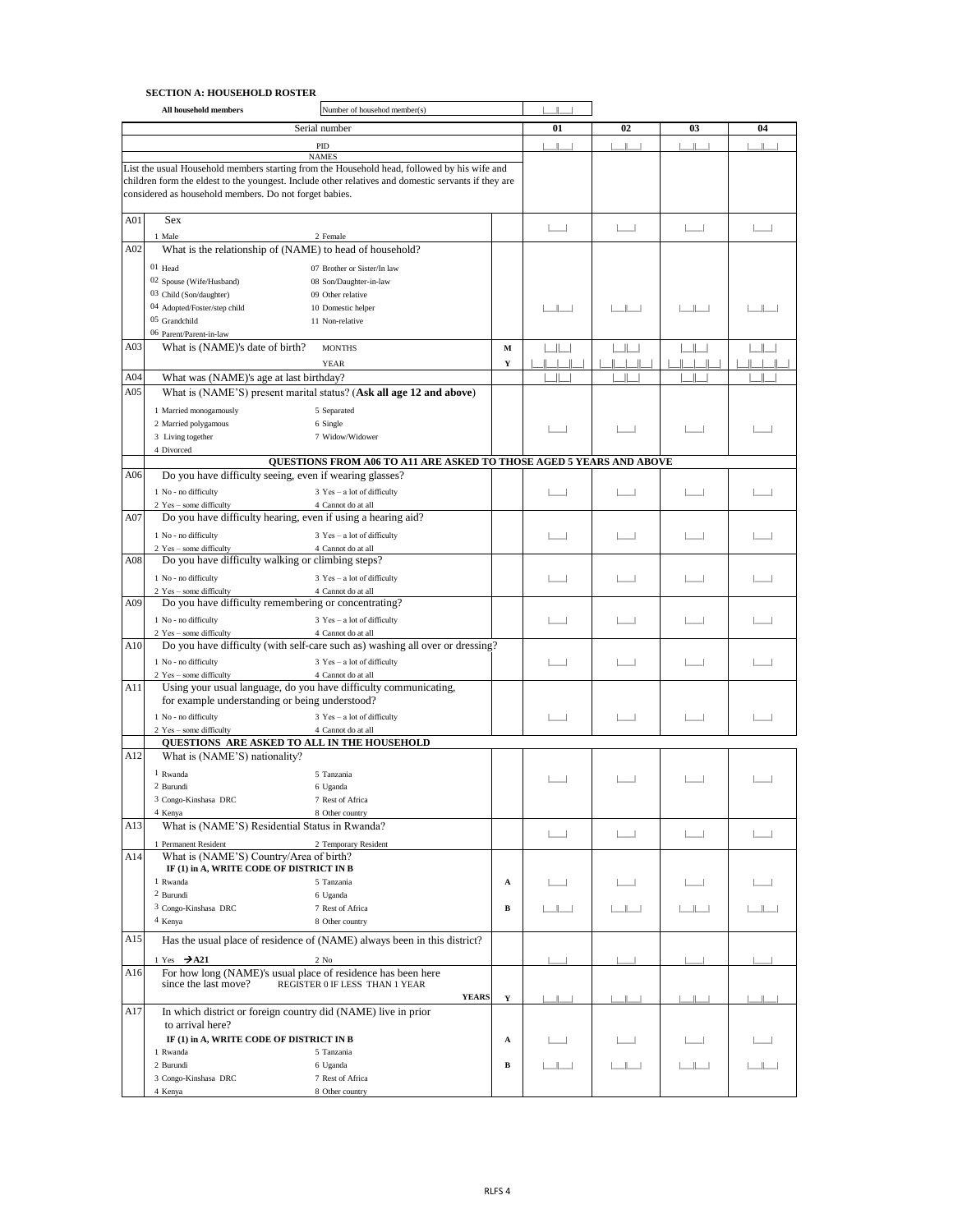| A18 | <b>READ ANSWER</b>                        | In Which place did (NAME) live prior to arriving here?                   |  |  |  |
|-----|-------------------------------------------|--------------------------------------------------------------------------|--|--|--|
|     |                                           |                                                                          |  |  |  |
|     | 1 Capital City                            | 3 Country Side                                                           |  |  |  |
|     | 2 District City                           | 4 Other (Specify)                                                        |  |  |  |
| A19 |                                           | How long did (Name) live in the previous location prior                  |  |  |  |
|     | to arriving here?                         |                                                                          |  |  |  |
|     | REGISTER 0 IF LESS THAN 1 YEAR            |                                                                          |  |  |  |
| A20 |                                           | What is the main reason Why did (NAME) move away from previous location? |  |  |  |
|     | 01 Parents moved                          | 08 Job transfer                                                          |  |  |  |
|     | 02 To live with relatives                 | 09 To look for work                                                      |  |  |  |
|     | 03 To attend school                       | 10 Looking for land to farm                                              |  |  |  |
|     | 04 Marriage                               | 11 Loss of employment                                                    |  |  |  |
|     | 05 Family quarrel                         | 12 Employment of spouse                                                  |  |  |  |
|     | 06 Divorce                                | 13 Coming back in country/ building/ Renting                             |  |  |  |
|     | 07 Found job                              | 14 Other                                                                 |  |  |  |
| A21 |                                           | Has (NAME) been away from home for more than one month last 12 months?   |  |  |  |
|     | 1 Yes                                     | $\rightarrow$ A24<br>$2$ No                                              |  |  |  |
| A22 |                                           | For how many months during the past 12 months has (NAME)                 |  |  |  |
|     | been away from this household?            |                                                                          |  |  |  |
|     | (IF LESS THAN 6 MONTHS $\rightarrow$ A24) |                                                                          |  |  |  |
| A23 |                                           | While absent, is/was (NAME) a member of another household?               |  |  |  |
|     |                                           |                                                                          |  |  |  |
|     | (Including single person household)       |                                                                          |  |  |  |
|     | 1 Yes                                     | $2$ No                                                                   |  |  |  |
| A24 | <b>HOUSEHOLD MEMBER</b>                   | (Check instruction)                                                      |  |  |  |
|     | $1 \text{Yes}$                            | $2$ No                                                                   |  |  |  |

**0-4 years old → NEXT PERSON**

**5-13 years old →A25**

**14 years old and above →NEXT PERSON**

## **ACTIVITIES OF CHILDREN AGED 5 TO 13 YEARS OLD**

| A25 | Is (NAME) currently studying or working?<br><b>READ ANSWERS</b>                                                                |       |  |  |  |  |  |  |  |  |
|-----|--------------------------------------------------------------------------------------------------------------------------------|-------|--|--|--|--|--|--|--|--|
|     | 1 Studying only $\rightarrow$ A29<br>3 Working only<br>2 Studying and working<br>4 Not studying, nor working $\rightarrow$ A29 |       |  |  |  |  |  |  |  |  |
| A26 | What type of work does (NAME) do?<br><b>READ ANSWERS</b>                                                                       |       |  |  |  |  |  |  |  |  |
|     |                                                                                                                                |       |  |  |  |  |  |  |  |  |
|     | 3 Work without pay in family farm or fishing<br>1 Work for pay.                                                                |       |  |  |  |  |  |  |  |  |
|     | 4 Self-employed<br>$2$ Work without pay in non-agriculture family/                                                             |       |  |  |  |  |  |  |  |  |
|     | household enterprise<br>5 Other                                                                                                |       |  |  |  |  |  |  |  |  |
| A27 | How many days per week did [NAME] usually work in these activities?                                                            |       |  |  |  |  |  |  |  |  |
|     |                                                                                                                                | days  |  |  |  |  |  |  |  |  |
| A28 | How many hours per day did [NAME] usually work in these activities?                                                            |       |  |  |  |  |  |  |  |  |
|     |                                                                                                                                | hours |  |  |  |  |  |  |  |  |
| A29 | In the last 7 days, how many hours did [NAME] spend collecting firewood for                                                    |       |  |  |  |  |  |  |  |  |
|     | the household, including travel time?                                                                                          |       |  |  |  |  |  |  |  |  |
|     |                                                                                                                                | hours |  |  |  |  |  |  |  |  |
| A30 | In the last 7 days, how many hours did [NAME] spend fetching water for the                                                     |       |  |  |  |  |  |  |  |  |
|     | household, including travel time?                                                                                              | hours |  |  |  |  |  |  |  |  |
| A31 | In the last 7 days, how many hours did [NAME] spend searching for fodder or                                                    |       |  |  |  |  |  |  |  |  |
|     | grazing for the household's animals?                                                                                           |       |  |  |  |  |  |  |  |  |
|     |                                                                                                                                | hours |  |  |  |  |  |  |  |  |
| A32 | In the last 7 days, how many hours did [NAME] spend manufacturing household                                                    |       |  |  |  |  |  |  |  |  |
|     | goods for own or family use (such as furniture, textiles, clothing, footwear,                                                  |       |  |  |  |  |  |  |  |  |
|     | pottery, crafts or other durables, excluding foodstuff)?                                                                       |       |  |  |  |  |  |  |  |  |
|     |                                                                                                                                | hours |  |  |  |  |  |  |  |  |

|     |                                                                                                                                                  |       | $\rightarrow$ NEXT PERSON |  |
|-----|--------------------------------------------------------------------------------------------------------------------------------------------------|-------|---------------------------|--|
|     | and elderly?                                                                                                                                     | hours |                           |  |
| A35 | In the last 7 days, how many hours did [NAME] spend looking after children                                                                       |       |                           |  |
| A34 | In the last 7 days, how many hours did [NAME] spend doing household chores<br>including shopping, preparing meals?                               | hours |                           |  |
| A33 | In the last 7 days, how many hours did [NAME] spend constructing your<br>dwelling, making major repairs on it, farm buildings and private roads? | hours |                           |  |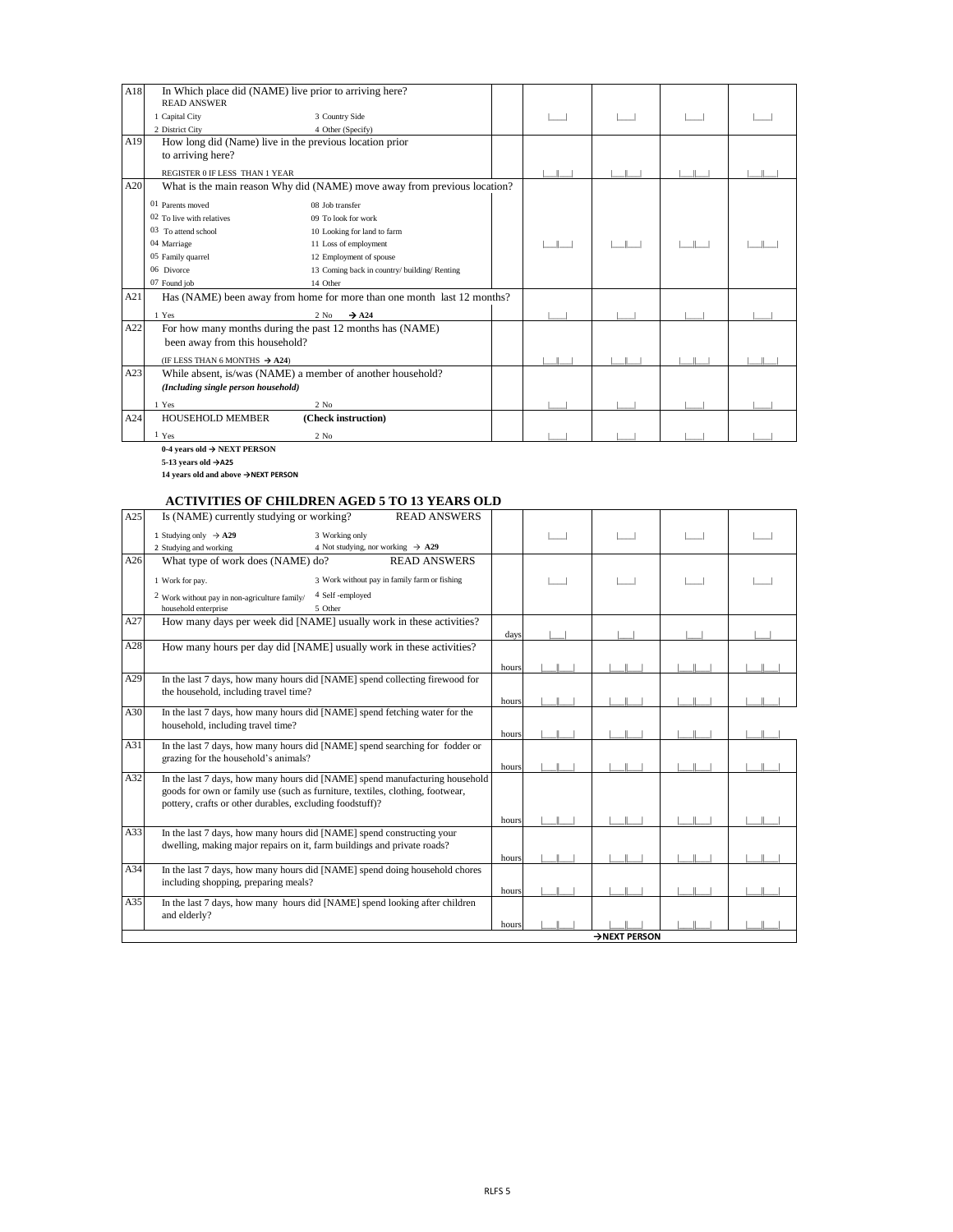|            | <b>Names</b>                                                                   |                                                                                |              |                                                                                           |              |
|------------|--------------------------------------------------------------------------------|--------------------------------------------------------------------------------|--------------|-------------------------------------------------------------------------------------------|--------------|
|            | <b>SECTION B.EDUCATION</b>                                                     |                                                                                |              |                                                                                           |              |
|            | For household members 14 yrs old and above                                     |                                                                                |              |                                                                                           |              |
|            | B01 IS [NAME] currently studying?                                              | 1 Yes                                                                          |              | 1 Yes                                                                                     |              |
|            | $B02$ A. What is the Highest educational level is/                             | $2$ No<br>1 None                                                               |              | $2$ No<br>1 None                                                                          |              |
|            | has [NAME] attending / attended?                                               | $\rightarrow$ B <sub>06</sub><br>2 Pre-primary<br>3 Primary education          | A.           | $\rightarrow$ B <sub>06</sub><br>2 Pre-primary<br>3 Primary education                     | A.           |
|            | B. How many years have you completed in                                        | 4 Lower secondary education $\rightarrow$ B07<br>5 Upper secondary education   | B.           | 4 Lower secondary education $\rightarrow$ B07<br>5 Upper secondary education              | <b>B.</b>    |
|            | that level of education?                                                       | 6 Tertiary education                                                           |              | 6 Tertiary education                                                                      |              |
|            | B03 What is the highest certificate [NAME]                                     | 01 A3<br>02 D4                                                                 |              | 01 A3<br>02 D4                                                                            |              |
|            | obtained?                                                                      | 03 D5                                                                          |              | 03 D5                                                                                     |              |
|            |                                                                                | 04 A2/D6/D7<br>05 A1                                                           |              | 04 A2/D6/D7<br>05 A1                                                                      |              |
|            |                                                                                | 06 A0<br>07 Post graduate diploma                                              |              | 06 A0<br>07 Post graduate diploma                                                         |              |
|            |                                                                                | 08 Masters<br>09 PHD                                                           |              | 08 Masters<br>09 PHD                                                                      |              |
|            | B04 In which country (place) was [NAME]'S                                      | 10 None<br>$\rightarrow$ B05<br>01 Rwanda Public school                        |              | 10 None<br>$\rightarrow$ B05<br>01 Rwanda Public school                                   |              |
|            | highest qualification obtained?                                                | 02 Rwanda Private school                                                       |              | 02 Rwanda Private school                                                                  |              |
|            |                                                                                | 03 Rwanda Parastatal school<br>04 Burundi                                      |              | 03 Rwanda Parastatal school<br>04 Burundi                                                 |              |
|            |                                                                                | 05 Congo-Kinshasa DRC<br>06 Kenya                                              |              | 05 Congo-Kinshasa DRC<br>06 Kenya                                                         |              |
|            |                                                                                | 07 Tanzania<br>08 Uganda                                                       |              | 07 Tanzania<br>08 Uganda                                                                  |              |
|            |                                                                                | 09 Rest of Africa                                                              |              | 09 Rest of Africa                                                                         |              |
|            |                                                                                | 10 Europe<br>11 Asia                                                           |              | 10 Europe<br>11 Asia                                                                      |              |
|            |                                                                                | 12 America<br>13 Australia                                                     |              | 12 America<br>13 Australia                                                                |              |
| <b>B05</b> | In which area did/is [NAME] specialize in                                      |                                                                                | <b>ISCED</b> |                                                                                           | <b>ISCED</b> |
|            | the highest level?                                                             |                                                                                |              |                                                                                           |              |
|            | Choose/ write the area of specialization in<br>detail Code (ESCED 4 Digit)     |                                                                                | <b>NISR</b>  |                                                                                           | <b>NISR</b>  |
|            | B06 Is [NAME] able to read and write?                                          | Fill $\rightarrow$ B07<br>1 Yes                                                | $\mathbf{1}$ | Fill $\rightarrow$ B07<br>1 Yes                                                           |              |
|            |                                                                                | $2$ No                                                                         |              | $2$ No                                                                                    |              |
|            | B07 Is [NAME] currently attending any trade or<br>technical vocational course? | $\rightarrow$ B9<br>1 Yes<br>$2$ No                                            |              | $\rightarrow$<br>1 Yes<br><b>B</b> 9<br>$2$ No                                            |              |
|            | B08   Did [NAME] learn any trade or technical<br>vocational course?            | 1 Yes<br>$\rightarrow$ B15<br>$2$ No                                           |              | 1 Yes<br>$\rightarrow$ B15<br>$2$ No                                                      |              |
|            | B09 How long will/did this course take?                                        | 1 Less than one month<br>$2\;1-3$ Months                                       |              | 1 Less than one month<br>$2\;1-3$ Months                                                  |              |
|            |                                                                                | $3-6$ Months<br>4 One year                                                     |              | 3 3-6 Months<br>4 One year                                                                |              |
|            |                                                                                | 5 Two years<br>6 Three years or more                                           |              | 5 Two years<br>6 Three years or more                                                      |              |
|            | B10   What type of technical skills did [NAME]                                 |                                                                                |              |                                                                                           |              |
|            | learn?                                                                         | <b>Check List of Training Courses</b><br>1 Vocational School Course / IPRC     |              | <b>Check List of Training Courses</b><br>1 Vocational School Course / IPRC                |              |
|            | B11 Where did (NAME) acquire these skills                                      | 2 Apprenticeship or on job Training                                            |              | 2 Apprenticeship or on job Training                                                       |              |
|            |                                                                                | 3 Learned from a friend or family<br>4 NGO                                     |              | 3 Learned from a friend or family<br>4 NGO                                                |              |
|            |                                                                                | 5 Community organization<br>6 Other (Specify): $\frac{1}{2}$ Other (Specify):  |              | 5 Community organization<br>6 Other (Specify): $\_\_\_\_\_\_\_\_\_\_\_\_\_\_\_\_\_\_\_\_$ |              |
|            | B12 Who was the main sponsor for this course?                                  | 1 Government                                                                   |              | 1 Government                                                                              |              |
|            |                                                                                | 2 Employer<br>3 Self-financing / Parents                                       |              | 2 Employer<br>3 Self-financing / Parents                                                  |              |
|            |                                                                                | 4 Private institutions/agencies/persons<br>5 Non-profit organization/charity   |              | 4 Private institutions/agencies/persons<br>5 Non-profit organization/charity              |              |
|            |                                                                                | 6 International organization<br>7 Other"                                       |              | 6 International organization<br>7 Other"                                                  |              |
|            | B13 Did [NAME] complete the course?                                            | 1 Yes with certificate<br>2 Yes without certificate                            |              | 1 Yes with certificate<br>2 Yes without certificate                                       |              |
|            |                                                                                | 3 Yes with Degree / Diploma                                                    |              | 3 Yes with Degree / Diploma                                                               |              |
|            | B13A In which year did (Name) complete this                                    | $\rightarrow$ B15<br>$4$ No                                                    |              | $\rightarrow$ B15<br>$4$ No                                                               |              |
|            | course?                                                                        | Year                                                                           | كالطاكا      | Year                                                                                      |              |
|            | B14 What happened after you completed the<br>course?                           | 1 Nothing<br>2 I was able to get a job                                         |              | 1 Nothing<br>2 I was able to get a job                                                    |              |
|            |                                                                                | 3 My salary increased<br>4 I was promoted at work                              |              | 3 My salary increased<br>4 I was promoted at work                                         |              |
|            |                                                                                | 5 My job skills have improved<br>6 I got internship/traineeship with a company |              | 5 My job skills have improved<br>6 I got internship/traineeship with a company            |              |
|            |                                                                                | 7 Starting own business<br>8 Other specify_                                    |              | 7 Starting own business<br>8 Other specify_                                               |              |
|            | B15 At what level, Could [NAME] use a                                          | 1 Very well                                                                    |              | 1 Very well                                                                               |              |
|            | computer?                                                                      | 2 Well<br>3 Less                                                               |              | 2 Well<br>3 Less                                                                          |              |
|            | B16 At what level could (Name) speak these                                     | 4 Don't know<br>A English                                                      |              | 4 Don't know<br>A English                                                                 |              |
|            | languages?                                                                     | <b>B</b> French<br>C Swahili                                                   |              | <b>B</b> French<br>C Swahili                                                              |              |
|            |                                                                                | 1. Good 2. Fair 3. Don't know                                                  |              | 1. Good 2. Fair 3. Don't know                                                             |              |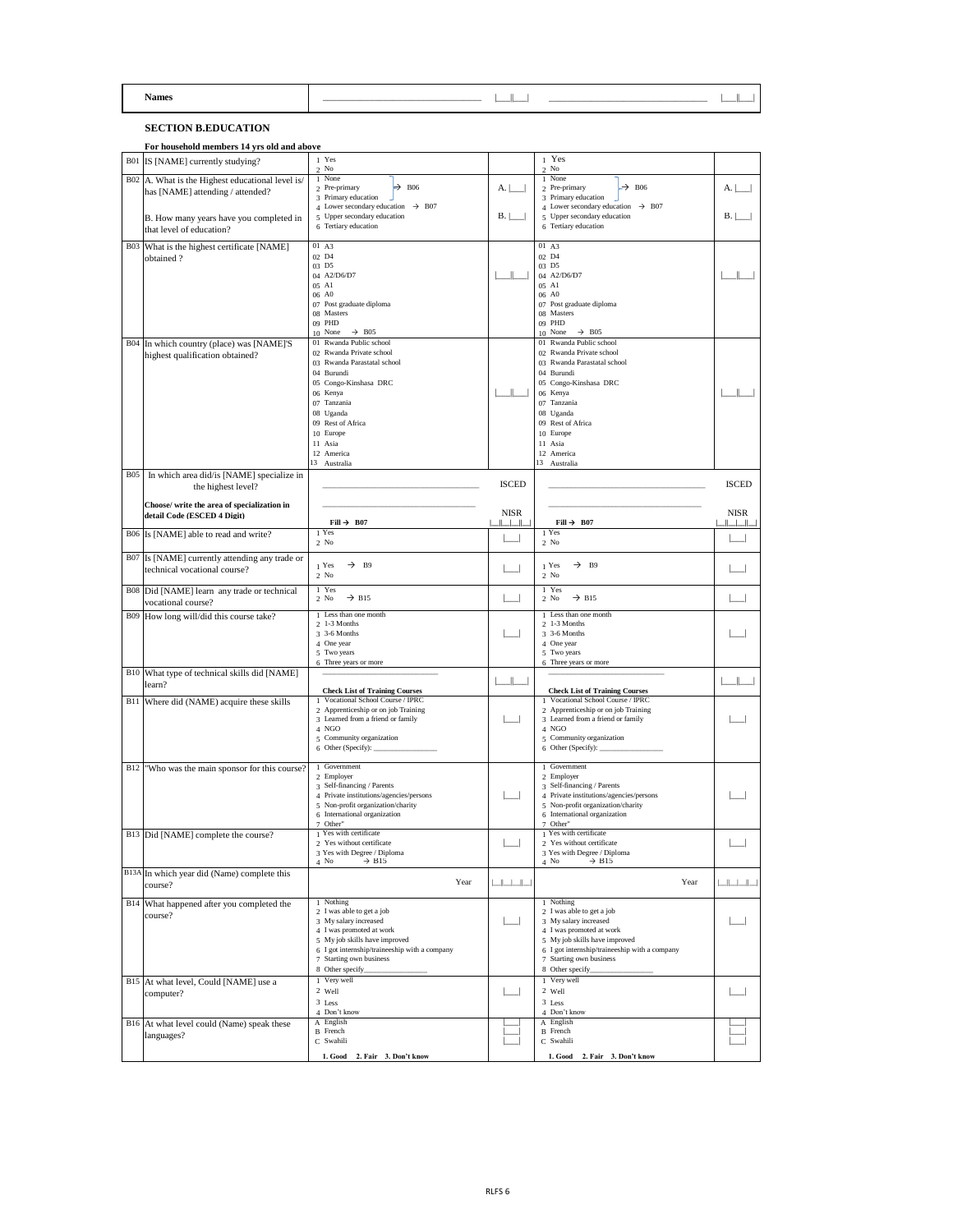|                                                                               | 7. Seasonal work $\rightarrow$ C19                         |
|-------------------------------------------------------------------------------|------------------------------------------------------------|
| 1. Sick leave due to own illness or injury $\rightarrow$ C10                  | 8. Strikes or lockouts                                     |
| 2. Public holidays, vacation or annual leave $\rightarrow$ C10                | 9. Reduction in economic activity                          |
| 3. Maternity or paternity leave as specified by legislation $\rightarrow$ C10 | (e.g. temporary lay-off, slack work)                       |
| 4. Parental leave                                                             | 10. Disorganization or suspension of work (e.g. due to bad |
| 5. Educational leave                                                          | weather, mechanical, electrical or communication breakdown |
| 6. Care for others and other personal absences                                | 11. Other Specify                                          |

| C01 During the last 7 days, did (NAME) do any                                                                                                                                                                                                                                                                                                                                            |  |
|------------------------------------------------------------------------------------------------------------------------------------------------------------------------------------------------------------------------------------------------------------------------------------------------------------------------------------------------------------------------------------------|--|
| 1 Yes $\rightarrow$ C10<br>1 Yes $\rightarrow$ C10<br>work for wage, salary, commissions, tips or<br>$2$ No<br>any other pay, in cash or in kind, even if<br>$2$ No<br>only for one hour? (including paid<br>internees)                                                                                                                                                                  |  |
| C02 During the past 7 days, did (NAME) run or<br>$\rightarrow$ C04<br>1 Yes<br>1 Yes $\rightarrow$<br>CO <sub>4</sub><br>do any kind of business, farming or other<br>activity to generate income, if only for one<br>$2$ No<br>$2$ No<br>hour?                                                                                                                                          |  |
| C03 During the past 7 days, did (NAME) help<br>unpaid in a business owned by a household<br>1 Yes<br>1 Yes<br>or family member, or help a member of<br>household or family in his/her paid job,<br>2 No $\rightarrow$ C06<br>2 No $\rightarrow$ C06<br>even if only for one hour?                                                                                                        |  |
| 1 Yes<br>1 Yes<br>C04 Was this work in agriculture, farming or<br>$2$ No<br>$2$ No<br>fishing?<br>$\rightarrow$ C10<br>$\rightarrow$ C10<br>3 Don't know<br>Don't know<br>$\mathcal{R}$                                                                                                                                                                                                  |  |
| $\cos$ In general, are the products obtained from<br>Only for sale/barter<br>Only for sale/barter<br>2 Mainly for sale/barter $\rightarrow$<br>CO9A<br>Mainly for sale/barter $\rightarrow$<br>CO9A<br>this activity for sale or for family use?<br>3 Mainly for family use<br>Mainly for family use<br>4 Only for family use<br>4 Only for family use                                   |  |
| C06 During the last 7 days, did (NAME) have a<br>1 Yes<br>1 Yes<br>paid job or a business from which he/she<br>was temporarily absent and for which<br>2 No $\rightarrow$ C19<br>2 No $\rightarrow$ C19<br>he/she expect to return?                                                                                                                                                      |  |
| C07 What was the main reason (NAME) was<br><b>Check list and enter code</b><br>Check list and enter code<br>absent from work during the last 7 days?<br>Codes 1 to 3 $\rightarrow$ C10<br>Codes 1 to 3 $\rightarrow$ C10<br><b>Interviewer not to read answer</b><br>Code 7 $\rightarrow$ C19<br>Code 7 $\rightarrow$ C19<br>categories]<br>Other codes continue<br>Other codes continue |  |
| Less than 3 months $\rightarrow$ C10<br>Less than 3 months $\rightarrow$ C10<br>C08 What is the expected total absence from<br>2 3 months or more<br>2 3 months or more<br>work for (NAME)?<br>3 Not sure to return to work<br>3 Not sure to return to work                                                                                                                              |  |
| $\rightarrow$ C10<br>$\rightarrow$ C10<br>1 Yes<br>1 Yes<br>C09 Does (NAME) continue receiving an<br>income from his/her job during absence?<br>2 No $\rightarrow$ C19<br>2 No $\rightarrow$ C19                                                                                                                                                                                         |  |
| C09A Among the following categories, which<br>1 Enterpreneur in agriculture<br>1 Enterpreneur in agriculture<br>2 Subsistence agricultural<br>2 Subsistence agricultural<br>correspond to the (NAME)'s situation<br>3 Help without pay in agriculture<br>3 Help without pay in agriculture                                                                                               |  |
| C <sub>10</sub> [Did [NAME] have any other paid job or<br>1 Yes<br>1 Yes<br>business or any secondary activity to<br>generate an income, done for at least one<br>$2$ No<br>$2$ No<br>hour during the last 7 days ?                                                                                                                                                                      |  |
| A Main job/Activity<br>A Main job/Activity<br>C11 How many hours does [NAME] usually<br>work per week?<br>B Secondary jobs/Activity<br>B Secondary jobs/Activity                                                                                                                                                                                                                         |  |
| A Main job/activity<br>A Main job/activity<br>C <sub>12</sub> During the past 7 days, how many days did<br>(NAME) actually work?<br><b>B</b> Secondary jobs/activity<br>B Secondary jobs/activity                                                                                                                                                                                        |  |
| C <sub>13</sub> During the past 7 days, how many hours did<br>A Main job/Activity<br>A Main job/Activity<br>(NAME) actually work?<br>B Secondary jobs/Activity<br>B Secondary jobs/Activity                                                                                                                                                                                              |  |
| Less than 35 hrs $\rightarrow$ C16<br>1 Less than 35 hrs $\rightarrow$ C16<br>C14 <b>Interviewer.</b> How many hours has [NAME)<br>2 35 hrs - 48 hrs $\rightarrow$ SECTION D<br>2 35 hrs - 48 hrs $\rightarrow$ SECTION D<br>usually worked at all jobs combined during<br>3 49 hrs or more<br>3 49 hrs or more<br>the last 7 days?<br><b>CODES FOR QUESTION C07</b>                     |  |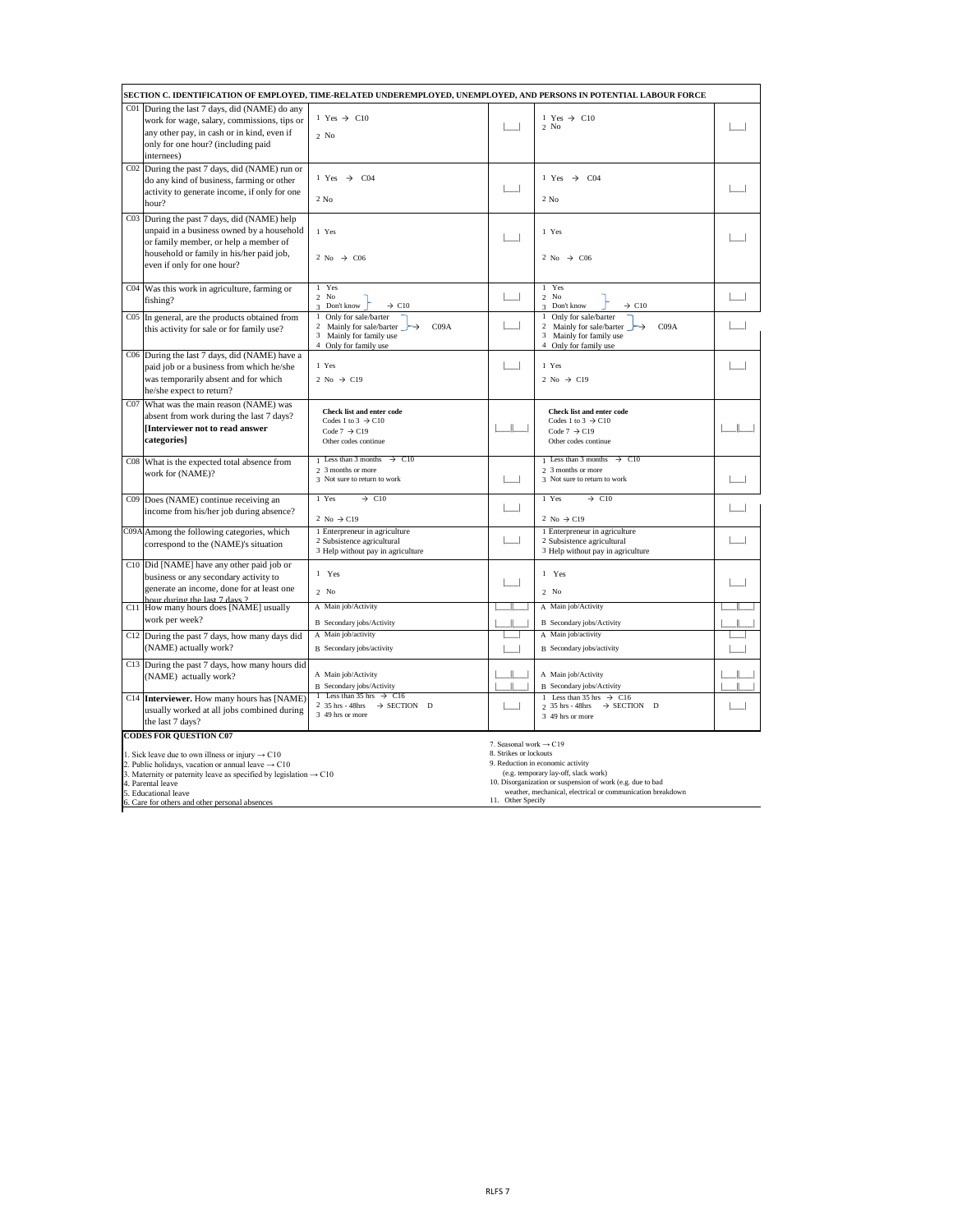- 
- 2. Looking for land, premises, machinery, supplies, farming inputs sites online sites online
- 3. Seeking the assistance of friends, relatives or other types of intermediaries 8. No method  $\rightarrow$  C23
- 4. Registering with or contacting public or private employment services 9. Other, specify \_\_\_\_\_\_
- 5. Applying to employers directly, checking at worksites, farms, factory gates, markets or other assembly places
- 6. Placing or answering newspaper or online job advertisements
- 1. Arranging for financial resources, applying for permits, licenses 7. Placing or updating resumes on professional or social networking
	-
	-

### **CODES FOR QUESTION C 21**

| C15 What was the main reason (NAME) usually<br>worked long hours per week?                                                                                           | 1 Nature of work<br>2 To earn more money<br>3 Lack of employees<br>$\rightarrow$ Section D<br>4 Meet deadlines<br>5 Other specify                                               |                         | 1 Nature of work<br>2 To earn more money<br>$\rightarrow$ Section D<br>3 Lack of employees<br>4 Meet deadlines<br>5 Other specify                                               |                               |
|----------------------------------------------------------------------------------------------------------------------------------------------------------------------|---------------------------------------------------------------------------------------------------------------------------------------------------------------------------------|-------------------------|---------------------------------------------------------------------------------------------------------------------------------------------------------------------------------|-------------------------------|
| C16 During the last 4 weeks, did (NAME) look<br>for additional or other work?                                                                                        | 1 Yes $\rightarrow$ C18<br>$2$ No                                                                                                                                               |                         | 1 Yes $\rightarrow$ C18<br>$2$ No                                                                                                                                               |                               |
| C <sub>17</sub> Would (NAME) want to work more hours<br>per week than usually worked provided the<br>extra hours are paid or profitable?                             | 1 Yes<br>2 No $\rightarrow$ SECTION D                                                                                                                                           |                         | 1 Yes<br>2 No $\rightarrow$ SECTION D                                                                                                                                           |                               |
| C <sub>18</sub> If an opportunity for additional work<br>became available, could (NAME) start<br>working more hours within the next two<br>weeks?                    | 1 Yes<br>$\rightarrow$ SECTION D<br>$2$ No                                                                                                                                      |                         | 1 Yes<br>$\rightarrow$ SECTION D<br>$2$ No                                                                                                                                      |                               |
| C <sub>19</sub> During the last 4 weeks, did [NAME] look<br>for any kind of paid job or try to start any<br>kind of business?                                        | 1 Yes $\rightarrow$ C21<br>$2$ No                                                                                                                                               |                         | 1 Yes $\rightarrow$ C21<br>$2$ No                                                                                                                                               |                               |
| C <sub>20</sub> Has [NAME] already found a job or<br>arranged to start a business in the next 4<br>weeks?                                                            | 1 Yes<br>$\rightarrow$ C <sub>25</sub><br>$\rightarrow$ C23<br>$2$ No                                                                                                           |                         | $\rightarrow$ C <sub>25</sub><br>1 Yes<br>$2$ No<br>$\rightarrow$ C23                                                                                                           |                               |
| C <sub>21</sub> What did [NAME] do in the last 4 weeks to<br>find a paid job or start a business?                                                                    | Check list and mark up to four codes<br>If "No method" (code 8) $\rightarrow$ C23                                                                                               |                         | Check list and mark up to four codes<br>If "No method" (code 8) $\rightarrow$ C23                                                                                               |                               |
| $C22$ For how long has [NAME] been without<br>work and trying to find a paid job or start a<br>business?                                                             | Months<br>$\rightarrow$ C <sub>25</sub>                                                                                                                                         | $\parallel$ $\parallel$ | Months<br>$\rightarrow$ C <sub>25</sub>                                                                                                                                         | $\mathbb{R}$ and $\mathbb{R}$ |
| C <sub>23</sub> Would [NAME] want to work if a paid job<br>or business opportunity became available?                                                                 | 1 Yes<br>$2$ No $\rightarrow$ SECTION F                                                                                                                                         |                         | 1 Yes<br>2 No $\rightarrow$ SECTION F                                                                                                                                           |                               |
| C <sub>24</sub> What was the main reason (NAME) did not<br>try to find a paid job or start a business in<br>the last 4 weeks?                                        | <b>Check list and enter code</b>                                                                                                                                                |                         | <b>Check list and enter code</b>                                                                                                                                                |                               |
| C <sub>25</sub> If a paid job or business opportunity<br>become available, could [NAME] have<br>started work during the last 7 days or within<br>the next two weeks? | Yes $\rightarrow$ SECTION F<br>$2$ No                                                                                                                                           |                         | SECTION F<br>$\rightarrow$<br>Yes<br>$2$ No                                                                                                                                     |                               |
| C <sub>26</sub> What is the main reason why (NAME)<br>could not start working in the last 7 days or<br>next two weeks?                                               | 1 In Study, training<br>2 Maternity leave, child care<br>$\rightarrow$ SECTION F<br>3 Injury, illness<br>4 Family member(s) consider that<br>(NAME) should stay home<br>5 Other |                         | 1 In Study, training<br>2 Maternity leave, child care<br>$\rightarrow$ SECTION F<br>3 Injury, illness<br>4 Family member(s) consider that<br>(NAME) should stay home<br>5 Other |                               |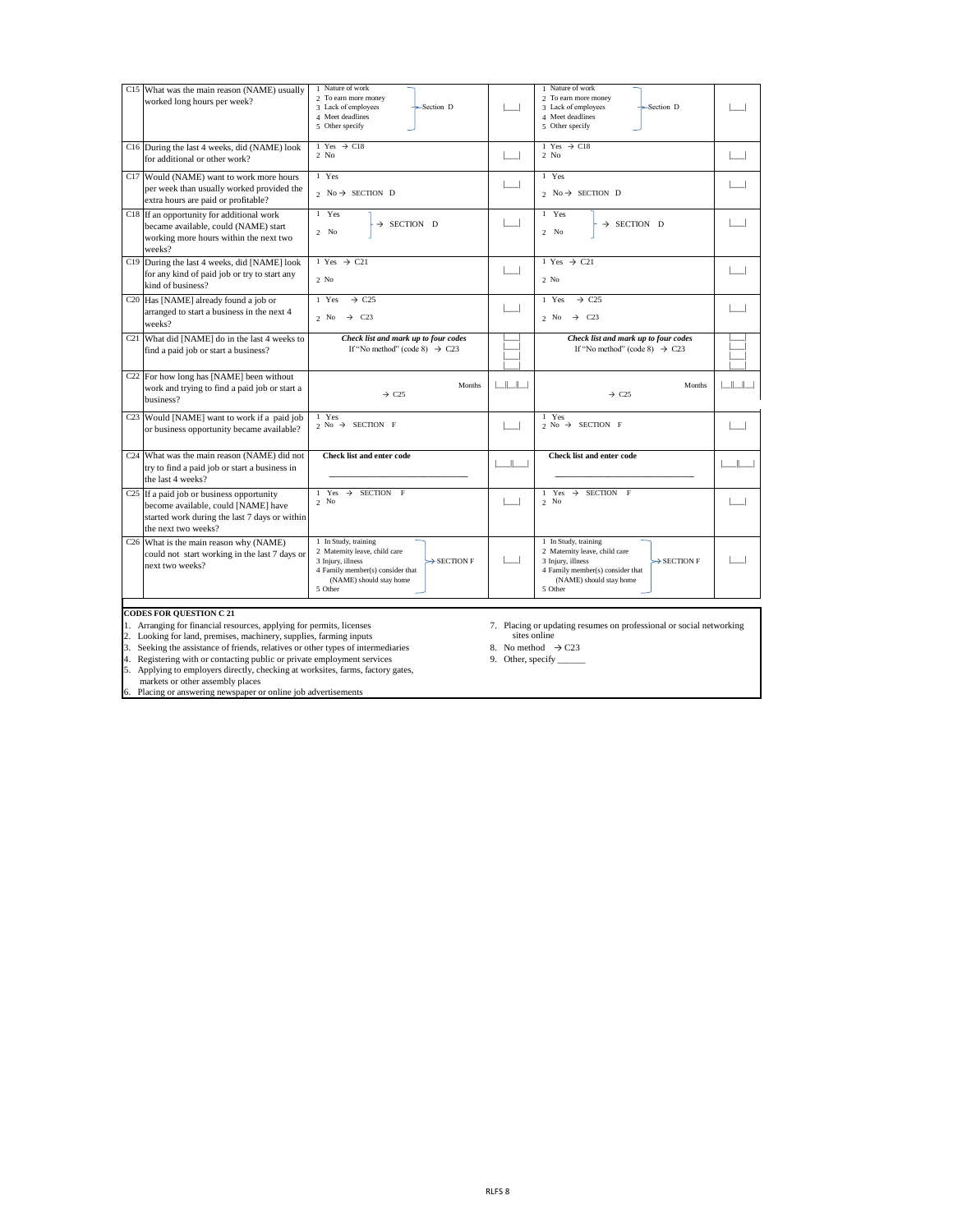#### **D. CHARACTERISTICS OF EMPLOYMENT** FOR HOUSEHOLD MEMBERS, AGED 14 YEARS OLD AND ABOVE CHARACTERISTICS OF THE MAIN JOB/BUSINESS ACTIVITY

|      | D01 In the main job/business that (NAME) had<br>during the last 7 days, what was his/her<br>occupational position? |                                                                                                                                                                                                                                                                     |                |                                                                                                                                                                                                                                                                   |                |
|------|--------------------------------------------------------------------------------------------------------------------|---------------------------------------------------------------------------------------------------------------------------------------------------------------------------------------------------------------------------------------------------------------------|----------------|-------------------------------------------------------------------------------------------------------------------------------------------------------------------------------------------------------------------------------------------------------------------|----------------|
|      | (Example: policeman, primary school teacher,<br>vegetable vendor, domestic worker, truck driver,                   |                                                                                                                                                                                                                                                                     | <b>ISCO</b>    |                                                                                                                                                                                                                                                                   | <b>ISCO</b>    |
|      | registered nurse)                                                                                                  | (Occupational title)                                                                                                                                                                                                                                                |                | (Occupational title)                                                                                                                                                                                                                                              |                |
|      | D02 What do you think could be the minimum<br>level of education to carry out the job<br>(NAME) does?              | 1 None<br>2 Pre-primary education<br>3 Primary education<br>4 Vocational training                                                                                                                                                                                   |                | 1 None<br>2 Pre-primary education<br>3 Primary education<br>4 Vocational training                                                                                                                                                                                 |                |
|      |                                                                                                                    | 5 Lower secondary education<br>6 Upper secondary education<br>7 Tertiary education                                                                                                                                                                                  |                | 5 Lower secondary education<br>6 Upper secondary education<br>7 Tertiary education                                                                                                                                                                                |                |
|      | D03 A. What is the name of (NAME)'s<br>workplace?                                                                  | (Name)<br><sup>2</sup> Domestic workers<br>3 No name                                                                                                                                                                                                                |                | (Name)<br><sup>2</sup> Domestic workers<br>3 No name                                                                                                                                                                                                              |                |
|      | B. What are the main goods or services<br>produced at (NAME)'s place of work or its                                |                                                                                                                                                                                                                                                                     | <b>ISIC</b>    |                                                                                                                                                                                                                                                                   | <b>ISIC</b>    |
|      | main function?                                                                                                     | (Description)                                                                                                                                                                                                                                                       | $\Box$         | (Description)                                                                                                                                                                                                                                                     | $\perp$        |
|      | D04 Does (NAME) work in?<br><b>READ ANSWER FOR RESPONDENT</b>                                                      | <b>READ</b><br>Public institution/enterprise<br>2 Mixed public and private enterprise<br>3 Private/VUP<br>4 International NGO/International organisation<br>5 Local NGO/Religious organisation<br>6 Cooperative<br>7 Household<br>8 Others. Specify_                |                | <b>READ</b><br>Public institution/enterprise<br>2 Mixed public and private enterprise<br>3 Private/ VUP<br>4 International NGO/International organisation<br>5 Local NGO/Religious organisation<br>6 Cooperative<br>7 Household<br>8 Others. Specify_             |                |
|      | D05 In this job, is [NAME] working as?<br><b>READ ANSWER FOR RESPONDENT</b>                                        | 1 Employee<br>2 Paid apprentice/Internee<br>3 Employer (with regular employees)<br>4 Own account worker(without<br>$\rightarrow$ D18<br>regular employees)<br>5 Member of cooperative<br>6 Contributing family worker $\rightarrow$ D20<br>7 Other (please specify) |                | 1 Employee<br>2 Paid apprentice/Internee<br>Employer (with regular employees)<br>4 Own account worker(without<br>$\rightarrow$ D18<br>regular employees)<br>5 Member of cooperative<br>6 Contributing family worker $\rightarrow$ D20<br>7 Other (please specify) |                |
|      | D06 Have [NAME] been employed on the basis<br>$of.$ ?                                                              | Written contract<br>2 Oral agreement                                                                                                                                                                                                                                |                | 1 Written contract<br><sup>2</sup> Oral agreement                                                                                                                                                                                                                 |                |
|      | D07 Is [NAME]'s contract or agreement,?                                                                            | Permanent (without a known<br>limited duration)<br>$\rightarrow$ D09<br>2 Temporary contract                                                                                                                                                                        |                | 1 Permanent (without a known<br>limited duration)<br>$\rightarrow$ D09<br>2 Temporary contract                                                                                                                                                                    |                |
|      | D08 What is the duration of the contract or<br>agreement?                                                          | 1 Day<br>2 Week<br>3 Month                                                                                                                                                                                                                                          |                | 1 Day<br>2 Week<br>3 Month                                                                                                                                                                                                                                        |                |
|      |                                                                                                                    | 4 Less than one year<br>5 One year or more                                                                                                                                                                                                                          |                | 4 Less than one year<br>5 One year or more                                                                                                                                                                                                                        |                |
|      | D09 Does [NAME]'s employer pay<br>contributions on [NAME]'s behalf to                                              | A Social security fund<br><b>B</b> Health insurance fund                                                                                                                                                                                                            | A.<br>B.       | A Social security fund<br><b>B</b> Health insurance fund                                                                                                                                                                                                          | A.<br>B.       |
|      | <b>READ ANSWER FOR RESPONDENT</b>                                                                                  | 3. Don't know<br>1.Yes,<br>2. No,                                                                                                                                                                                                                                   |                | 2. No,<br>3. Don't know<br>1.Yes,                                                                                                                                                                                                                                 |                |
|      | $D10$ Is (NAME) entitled to the following<br>benefits from employer?                                               | A Paid annual leave<br><b>B</b> Paid sick leave<br>C Paid maternity/paternity leave?                                                                                                                                                                                | А.<br>B.<br>C. | A Paid annual leave<br><b>B</b> Paid sick leave<br>C Paid maternity/paternity leave?                                                                                                                                                                              | A.<br>B.<br>C. |
|      |                                                                                                                    | 1.Yes,<br>3. Don't know<br>2. No,                                                                                                                                                                                                                                   |                | 3. Don't know<br>1.Yes,<br>2. No,                                                                                                                                                                                                                                 |                |
| D10D | Is (Name)'s salary subjected to<br>deduction of taxe (PAYE)                                                        | 1 Yes<br>$2$ No<br>3 Don't know                                                                                                                                                                                                                                     |                | 1 Yes<br>$2$ No<br>3 Don't know                                                                                                                                                                                                                                   |                |
|      | D11 Is [NAME] member of any trade union or<br>syndicate?                                                           | 1 Yes<br>$2$ No<br>3 Don't know                                                                                                                                                                                                                                     |                | 1 Yes<br>$2$ No                                                                                                                                                                                                                                                   |                |
|      | D12. How much did(Name) earn at main job last<br>time (Name) was paid in cash?                                     | Enter amount FRW<br>Refusal<br>2                                                                                                                                                                                                                                    |                | 3 Don't know<br>Enter amount FRW<br>Refusal<br>$\mathfrak{D}_{1}^{(1)}$                                                                                                                                                                                           |                |
|      | D13 How long did it cover?                                                                                         | 3<br>$\rightarrow$ D17<br>don't know<br>1 Month                                                                                                                                                                                                                     |                | 3<br>$\rightarrow$ D17<br>don't know<br>Month                                                                                                                                                                                                                     |                |
|      |                                                                                                                    | 2 Two weeks<br>3 One week<br>4 One day                                                                                                                                                                                                                              |                | 2 Two weeks<br>3 One week<br>4 One day                                                                                                                                                                                                                            |                |
|      |                                                                                                                    | 5 One Year                                                                                                                                                                                                                                                          |                | 5 One year                                                                                                                                                                                                                                                        |                |

 $\overline{\phantom{a}}$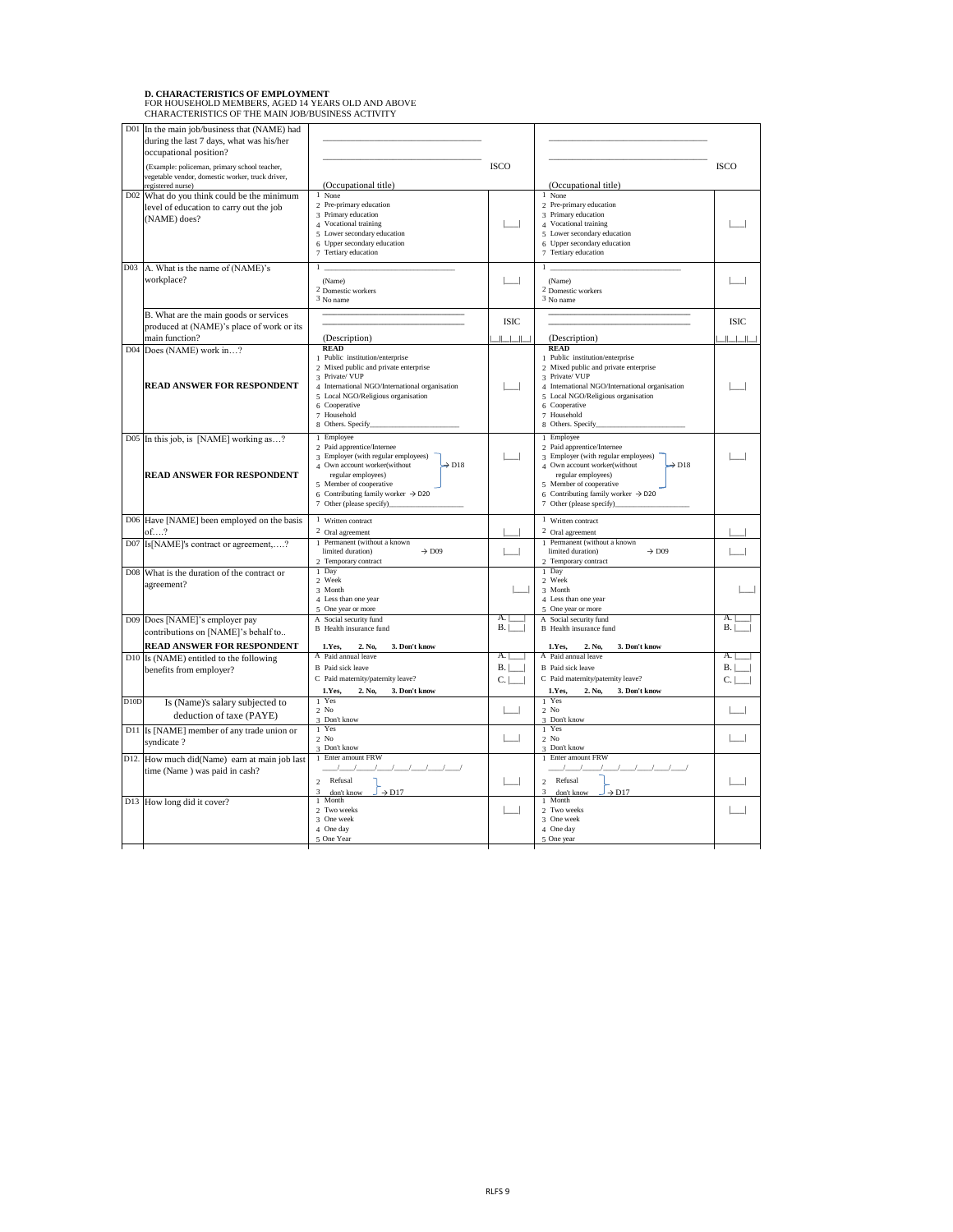| D <sub>14</sub> Does [NAME] receive in-kind payments in<br>main job such as food, agricultural<br>products, livestock?                                                                                                                                            | Yes<br>$\mathbf{1}$<br>No<br>$\rightarrow$ D <sub>20</sub><br>$\mathfrak{D}$                                                                                                                                                                                                                                                                                                       |                 | Yes<br>$\rightarrow$ D <sub>20</sub><br>No<br>2                                                                                                                                                                                                                                                                                                                                    |                        |
|-------------------------------------------------------------------------------------------------------------------------------------------------------------------------------------------------------------------------------------------------------------------|------------------------------------------------------------------------------------------------------------------------------------------------------------------------------------------------------------------------------------------------------------------------------------------------------------------------------------------------------------------------------------|-----------------|------------------------------------------------------------------------------------------------------------------------------------------------------------------------------------------------------------------------------------------------------------------------------------------------------------------------------------------------------------------------------------|------------------------|
| D <sub>15</sub> What is the value of these in-kind<br>payments?                                                                                                                                                                                                   | 1 Enter amount FRw<br>$\rightarrow$ D17<br>Refusal<br>2<br>3<br>Don't know                                                                                                                                                                                                                                                                                                         |                 | 1 Enter amount FRw<br>Refusal<br>$\rightarrow$ D17<br>2<br>3<br>Don't know                                                                                                                                                                                                                                                                                                         |                        |
| D <sub>16</sub> What period did it cover?                                                                                                                                                                                                                         | 1 Month<br>2 Two weeks<br>3 One week<br>$\rightarrow$ D20<br>4 One day<br>5 Year                                                                                                                                                                                                                                                                                                   |                 | Month<br>2 Two weeks<br>$\rightarrow$ D20<br>3 One week<br>4 One day<br>5 Year                                                                                                                                                                                                                                                                                                     |                        |
| D17 Taking into account both cash and in kind<br>payments, Would you say the monthly<br>amount of (NAME)'s earnings was in the<br>range ?                                                                                                                         | Less than 20,000 RWF<br>$20,000 - 29,999$ RWF<br>$30,000 - 49,999$ RWF<br>$50,000 - 99,999$ RWF<br>D <sub>20</sub><br>$\rightarrow$<br>100,000 RWF and above<br>Refusal<br>6<br>Don't know                                                                                                                                                                                         |                 | Less than 20,000 RWF<br>$20,000 - 29,999$ RWF<br>$30,000 - 49,999$ RWF<br>$50,000 - 99,999$ RWF<br>$\rightarrow$ D <sub>20</sub><br>100,000 RWF and above<br>$\overline{5}$<br>Refusal<br>6<br>Don't know<br>7                                                                                                                                                                     |                        |
| D <sub>18</sub> What is the net monthly earnings of<br>(NAME) from his/her business or activity?<br>(Note: Net monthly earnings should be gross income<br>minus associated total expenditures. This should<br>include payments to contributing family workers, as | A. Enter amount FRw<br>$\rightarrow$ D19<br>Refusal<br>$\mathfrak{D}$<br>3<br>Don't know                                                                                                                                                                                                                                                                                           | A.              | A. Enter amount FRw<br>$\rightarrow$ D19<br>Refusal<br>2<br>Don't know<br>3                                                                                                                                                                                                                                                                                                        | A.                     |
| well as off-take by the individual and contributing<br>family members.)                                                                                                                                                                                           | <b>B.</b><br>Less than 20,000 RWF<br>$20,000 - 29,999$ RWF<br>$30,000 - 49,999$ RWF<br>$50,000 - 99,999$ RWF<br>100,000 RWF and above<br>$\rightarrow$ D <sub>20</sub><br>Refusal<br>6<br>Don't know                                                                                                                                                                               | B.              | В.<br>Less than $20,000$ RWF<br>$20,000 - 29,999$ RWF<br>$30,000 - 49,999$ RWF<br>$50,000 - 99,999$ RWF<br>100,000 RWF and above<br>5<br>Refusal<br>$\rightarrow$ D <sub>20</sub><br>6<br>Don't know                                                                                                                                                                               | B.                     |
| D19 Was this below average, above average, or<br>average of monthly earnings during last<br>year?                                                                                                                                                                 | <b>Below</b> average<br>2 Average<br>3 Above average                                                                                                                                                                                                                                                                                                                               |                 | <b>Below</b> average<br>2 Average<br>3 Above average                                                                                                                                                                                                                                                                                                                               |                        |
| D <sub>20</sub> Is the business/establishment where<br>[NAME] works registered with the Rwanda<br>Revenue Authority or pay PAYE/TPR?                                                                                                                              | $_1$ Yes<br>$2$ No<br>3 Don't know                                                                                                                                                                                                                                                                                                                                                 |                 | Yes<br>$2$ No<br>3 Don't know                                                                                                                                                                                                                                                                                                                                                      |                        |
| D21 In order to report to an authority, does the<br>business/establishment where (NAME)<br>works keep written records of accounts?                                                                                                                                | $1$ Yes<br>$2$ No<br>3 Don't know                                                                                                                                                                                                                                                                                                                                                  |                 | 1 Yes<br>$2$ No<br>3 Don't know                                                                                                                                                                                                                                                                                                                                                    |                        |
| D22 Including (NAME), how many regular paid<br>or unpaid workers worked at (NAME)'s<br>place of work/ Establishement?                                                                                                                                             | A. Less than 10 give exact number. Otherwise mark<br><b>B.</b> Ten or more<br>1 10-30 workers<br>2 31-50 workers<br>3 51-100 workers                                                                                                                                                                                                                                               | A.<br><b>B.</b> | A. Less than 10 give exact number. Otherwise mark<br><b>B.</b> Ten or more<br>1 10-30 workers<br>2 31-50 workers<br>3 51-100 workers                                                                                                                                                                                                                                               | <b>A.</b><br><b>B.</b> |
| D23 In what type of place does [NAME] usually<br>work?                                                                                                                                                                                                            | 4 101 workers or more<br>01 At home<br>02 Structure attached to the home<br>03 At the client/employer's home<br>04 At an office, shop, factory, or other fixed<br>workplace<br>05 Fixed stall in market<br>06 Non-fixed stall/stand in market<br>07 Street<br>08 Land, forest, sea, mining site.<br>09 Verranda of commercial house<br>10 Construction site<br>11 Other (specify): |                 | 4 101 workers or more<br>01 At home<br>02 Structure attached to the home<br>03 At the client/employer's home<br>04 At an office, shop, factory, or other fixed<br>workplace<br>05 Fixed stall in market<br>06 Non-fixed stall/stand in market<br>07 Street<br>08 Land, forest, sea, mining site.<br>09 Verranda of commercial house<br>10 Construction site<br>11 Other (specify): |                        |
| D24 For how long has [NAME] been working<br>(total experience)?                                                                                                                                                                                                   | Years                                                                                                                                                                                                                                                                                                                                                                              |                 | Years                                                                                                                                                                                                                                                                                                                                                                              |                        |
| D25 In day to day work does [NAME] need the<br>computer to perform his/her duties?                                                                                                                                                                                | 1 Yes<br>2 No $\rightarrow$ D27                                                                                                                                                                                                                                                                                                                                                    |                 | 1 Yes<br>2 No $\rightarrow$ D27                                                                                                                                                                                                                                                                                                                                                    |                        |
| D26 Does (NAME) use computer in his/her day-<br>to-day work?                                                                                                                                                                                                      | 1 Yes<br>$2$ No                                                                                                                                                                                                                                                                                                                                                                    |                 | 1 Yes<br>$2$ No                                                                                                                                                                                                                                                                                                                                                                    |                        |
| D27 <b>INTERVIEWER:</b> Check on question C10<br>whether a secondary paid job or<br>business/activity is reported                                                                                                                                                 | $1 \text{ Yes} \rightarrow \text{SECTION } E$<br>$\rightarrow$ SECTION G<br>2 No                                                                                                                                                                                                                                                                                                   |                 | $1 \text{ Yes} \rightarrow \text{SECTION } E$<br>$\rightarrow$ SECTION G<br>$2$ No                                                                                                                                                                                                                                                                                                 |                        |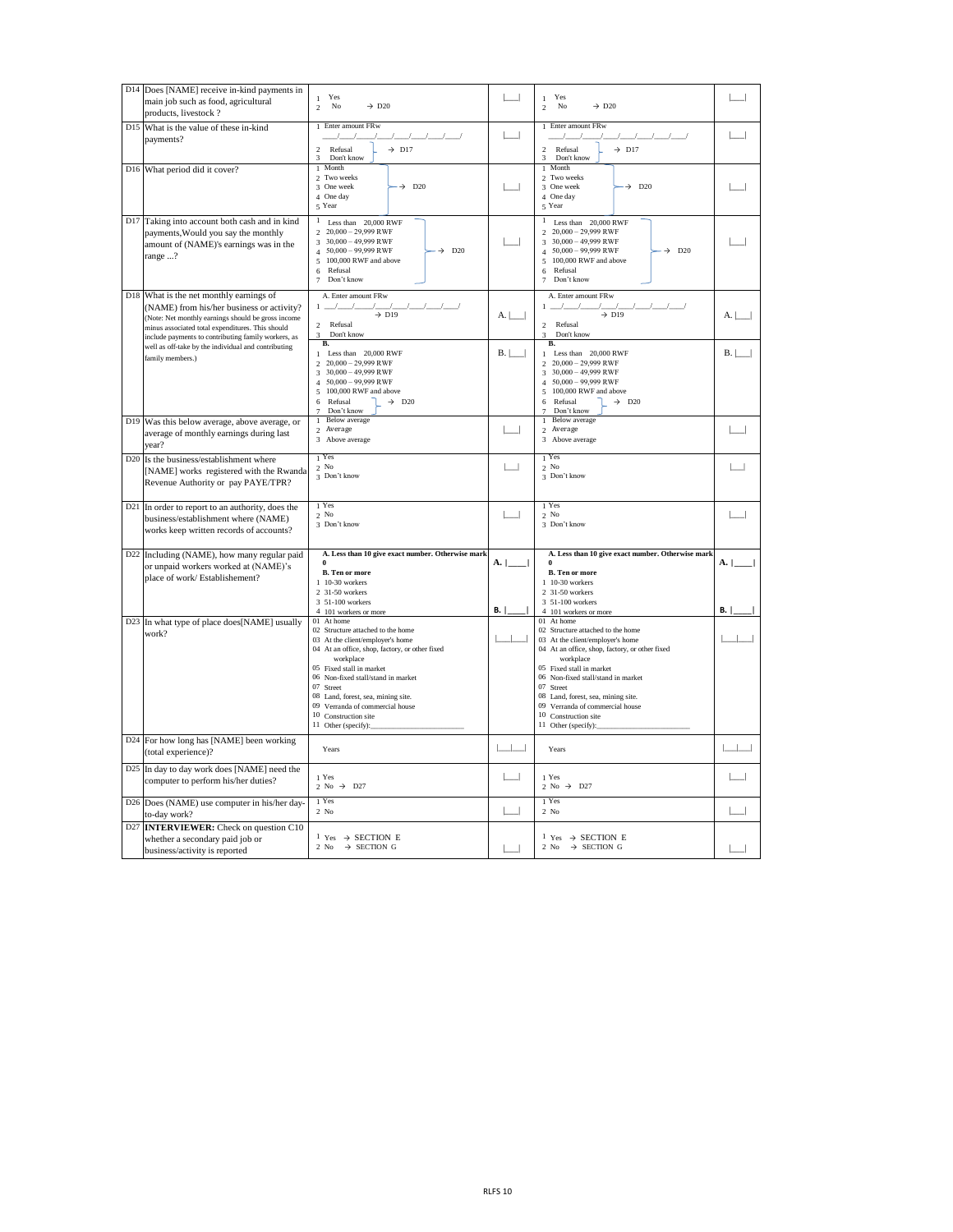## **E. CHARACTERISTICS OF SECONDARY ACTIVITY**

| E <sub>01</sub> | What was (NAME)'s occupational position<br>in his/her secondary job/activity during the<br>last 7 days?                               |                                                                                                                                                                                                                                                                                                                                                          |                            |                                                                                                                                                                                                                                                                                                                                                          |                                                       |
|-----------------|---------------------------------------------------------------------------------------------------------------------------------------|----------------------------------------------------------------------------------------------------------------------------------------------------------------------------------------------------------------------------------------------------------------------------------------------------------------------------------------------------------|----------------------------|----------------------------------------------------------------------------------------------------------------------------------------------------------------------------------------------------------------------------------------------------------------------------------------------------------------------------------------------------------|-------------------------------------------------------|
|                 |                                                                                                                                       | (Occupational title)                                                                                                                                                                                                                                                                                                                                     | <b>ISCO</b>                | (Occupational title)                                                                                                                                                                                                                                                                                                                                     | <b>ISCO</b>                                           |
|                 | E02 A. What is the name of $(NAME)$ 's<br>workplace at his/her secondary job/activity?                                                | (Name)<br>2 Domestic worker<br>3 No name                                                                                                                                                                                                                                                                                                                 |                            | (Name)<br>2 Domestic worker<br>3 No name                                                                                                                                                                                                                                                                                                                 |                                                       |
|                 | B. What are the main goods or services<br>produced at (NAME)'s workplace in<br>his/her secondary job/activity?                        | (Description)                                                                                                                                                                                                                                                                                                                                            | <b>ISIC</b><br>1 - 1 - 1 - | (Description)                                                                                                                                                                                                                                                                                                                                            | <b>NISR</b><br>$\mathbb{I}$ $\mathbb{I}$ $\mathbb{I}$ |
|                 | E03 In his/her secondary job/activity, does<br>$(NAME)$ work in ?<br><b>READ ANSWER FOR RESPONDENT</b>                                | <b>READ</b><br>1 Public institution/enterprise<br>2 Mixed public and private enterprise<br>3 Private<br>4 International NGO/International organisation<br>5 Local NGO/Religious organisation<br>6 Cooperative<br>7 Household<br>8 Others. Specify_                                                                                                       |                            | <b>READ</b><br>Public institution/enterprise<br>2 Mixed public and private enterprise<br>3 Private<br>International NGO/International organisation<br>5 Local NGO/Religious organisation<br>6 Cooperative<br>7 Household                                                                                                                                 |                                                       |
|                 | E04 In his/her secondary job/business, does<br>(NAME) work as $\dots$ ?<br><b>READ ANSWER FOR RESPONDENT</b>                          | 1 Employee<br>2 Paid apprentice/Intern<br>3 Employer (with regular employees)<br>4 Own account worker(without<br>$\rightarrow$ E07<br>regular employees)<br>5 Member of cooperative<br>6 Contributing family worker $\rightarrow$ E10<br>7 Other (please specify)_                                                                                       |                            | 1 Employee<br>2 Paid apprentice/Intern<br>3 Employer (with regular employees)<br>4 Own account worker(without<br>regular employees)<br>$\rightarrow$ E07<br>5 Member of cooperative<br>6 Contributing family worker $\rightarrow$ E10                                                                                                                    |                                                       |
|                 | E05  Does [NAME]'s employer pay<br>contributions on [NAME]'s behalf to                                                                | A. Social security fund<br>B. Health insurance fund<br>2. No,<br>3. Don't know<br>1.Yes,                                                                                                                                                                                                                                                                 | A.<br>B <sub>1</sub>       | A. Social security fund<br>B. Health insurance fund<br>2. No,<br>1. Yes,<br>3. Don't know                                                                                                                                                                                                                                                                | A.<br>B.                                              |
|                 | $E06$ Is (NAME) entitled to the following<br>benefits from employer?                                                                  | A. Paid annual leave<br>B. Paid sick leave<br>C. Paid maternity/paternity leave?<br>2. No, 3. Don't know<br>1. Yes.                                                                                                                                                                                                                                      | A.<br>B.<br>$C_{\cdot}$    | A. Paid annual leave<br>B. Paid sick leave<br>C. Paid maternity/paternity leave?<br>2. No, 3. Don't know<br>1. Yes,                                                                                                                                                                                                                                      | A.<br>B.<br>$C_{\cdot}$                               |
|                 | $E_{07}$ Is the business/establishment where<br>[NAME] works for registered with the<br>Rwanda Revenue Authority or pay<br>PAYE/TPR?  | Yes<br>$2$ No<br>3 Don't know                                                                                                                                                                                                                                                                                                                            |                            | Yes<br>$2$ No<br>3 Don't know                                                                                                                                                                                                                                                                                                                            |                                                       |
|                 | E08 In order to report to an authority, does<br>the business/establishment where<br>(NAME) works keep written records or<br>accounts? | 1 Yes<br>$2$ No<br>3 Don't know                                                                                                                                                                                                                                                                                                                          |                            | 1 Yes<br>$2$ No<br>3 Don't know                                                                                                                                                                                                                                                                                                                          |                                                       |
|                 | E09 Including (NAME), how many regular<br>paid or unpaid workers worked at<br>(NAME)'s place of work?                                 | A. Less than 10 give exact number. Otherwise mark<br>mark 0<br><b>B.</b> Ten or more<br>1 10-30 workers<br>2 31-50 workers<br>3 51-100 workers<br>4 101 workers or more                                                                                                                                                                                  | A.<br>В.                   | A. Less than 10 give exact number. Otherwise mark<br>mark 0<br><b>B.</b> Ten or more<br>1 10-30 workers<br>2 31-50 workers<br>3 51-100 workers<br>4 101 workers or more                                                                                                                                                                                  | A.<br><b>B.</b>                                       |
|                 | E <sub>10</sub> In what type of place does [NAME]<br>usually work?                                                                    | 01 At home<br>02 Structure attached to the home<br>03 At the client/employer's home<br>04 At an office, shop factory, or<br>other fixed workplace<br>05 Fixed stall in market<br>06 Non-fixed stall/stand in market<br>07 Street<br>08 Land, forest, sea, mining site.<br>09 Verranda of commercial house<br>10 Construction site<br>11 Other (specify): |                            | 01 At home<br>02 Structure attached to the home<br>03 At the client/employer's home<br>04 At an office, shop factory, or<br>other fixed workplace<br>05 Fixed stall in market<br>06 Non-fixed stall/stand in market<br>07 Street<br>08 Land, forest, sea, mining site.<br>09 Verranda of commercial house<br>10 Construction site<br>11 Other (specify): |                                                       |
| E11             | Apart from the main job; how many Jobs<br>did (NAME) do in the last 7 days?                                                           |                                                                                                                                                                                                                                                                                                                                                          |                            |                                                                                                                                                                                                                                                                                                                                                          |                                                       |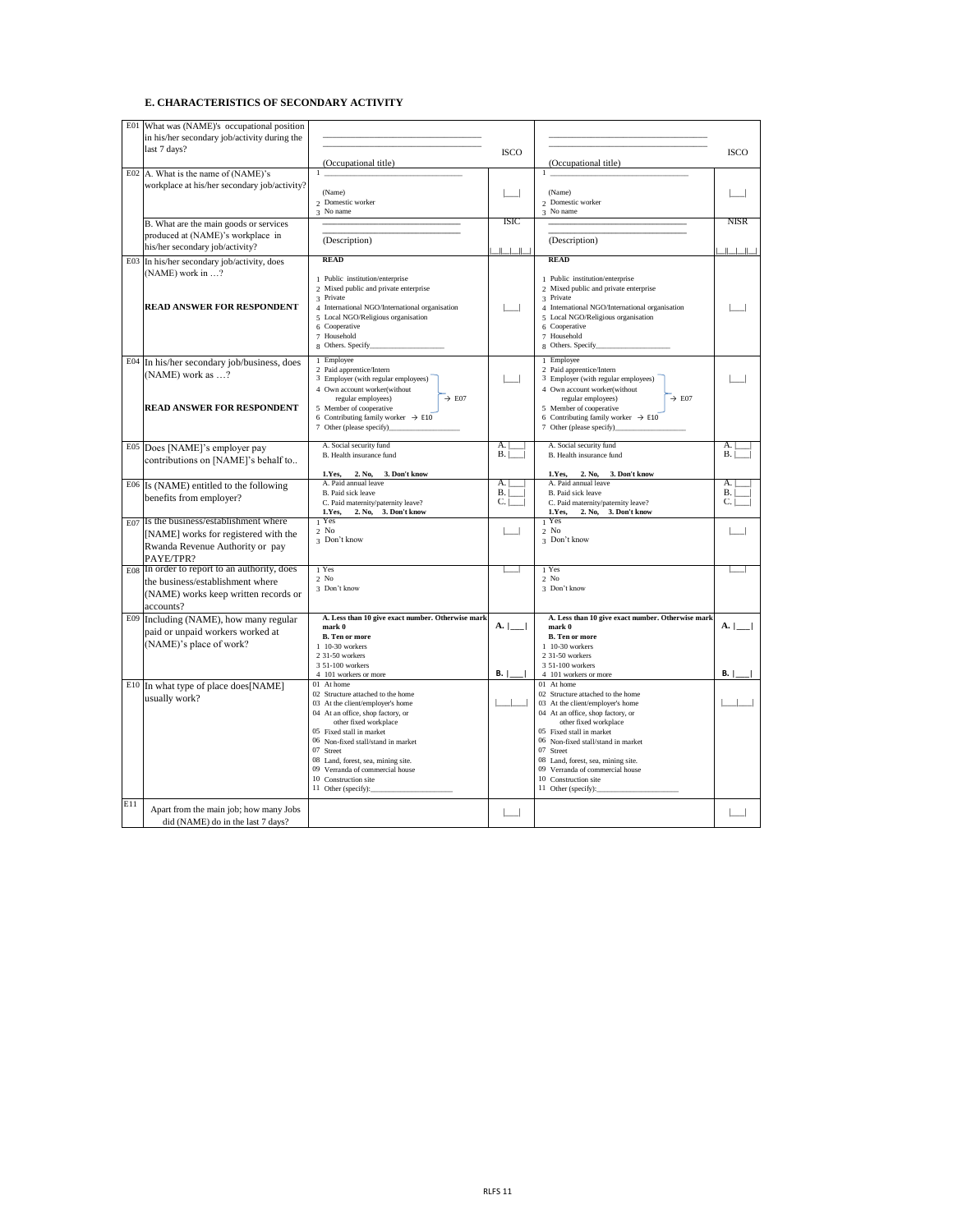| $E12$ How much did (Name) earn from other<br>jobs or activities he/she did last week in<br>cash? | Enter amount FRW<br>$2$ Refusal<br><b>SECTION G</b><br>3 Don't know<br>4 No earnings, contributing family worker | Enter amount FRW<br>$2$ Refusal<br><b>SECTION G</b><br>3 Don't know<br>4 No earnings, contributing family worker |  |
|--------------------------------------------------------------------------------------------------|------------------------------------------------------------------------------------------------------------------|------------------------------------------------------------------------------------------------------------------|--|
| E13<br>How long did it cover?                                                                    | Month<br>2 Two weeks<br>3 One week<br>4 One day<br>5 Year<br><b>SECTION G</b>                                    | Month<br>2 Two weeks<br>3 One week<br>4 One day<br>5 Year<br><b>SECTION G</b><br>→                               |  |

## **F. PAST EMPLOYMENT FOR PERSONS NOT IN EMPLOYMENT, AGED 14 YEARS OLD AND OVER**

|     | F01. Has [NAME] ever worked previously 15    | 1 Yes                                              |              | 1 Yes                                              |             |
|-----|----------------------------------------------|----------------------------------------------------|--------------|----------------------------------------------------|-------------|
|     |                                              |                                                    |              |                                                    |             |
|     | consecutive days for a wage, salary or for   | 2 No $\rightarrow$ F05                             |              | 2 No $\rightarrow$ F05                             |             |
|     | other income in cash or in kind, including   |                                                    |              |                                                    |             |
|     | in his/her own business or in a family       |                                                    |              |                                                    |             |
|     |                                              |                                                    |              |                                                    |             |
|     | business?                                    |                                                    |              |                                                    |             |
|     | F02. What was the main reason why [NAME]     | 01 Dismissal or staff reduction.                   |              | 01 Dismissal or staff reduction.                   |             |
|     | stopped working in his/her last paid job /   | 02 Breakup of the enterprise, bankruptcy           |              | 02 Breakup of the enterprise, bankruptcy           |             |
|     | business?                                    | 03 Place of work closed down                       |              | 03 Place of work closed down                       |             |
|     |                                              | 04 Retirement                                      |              | 04 Retirement                                      |             |
|     |                                              | 05 Illness, injury or disability                   |              | 05 Illness, injury or disability                   |             |
|     |                                              | 06 Beginning of studies or preparing for studies   |              | 06 Beginning of studies or preparing for studies   |             |
|     |                                              | 07 Pregnancy, family responsibilities              |              | 07 Pregnancy, family responsibilities              |             |
|     |                                              | 08 Family member(s) consider that s/he should      |              | 08 Family member(s) consider that s/he should      |             |
|     |                                              | stay at home                                       |              | stay at home                                       |             |
|     |                                              | 09 To look for better job                          |              | 09 To look for better job                          |             |
|     |                                              | 10 Working conditions (low pay, late               |              | 10 Working conditions (low pay, late               |             |
|     |                                              | Payment, far location, difficult work.)            |              | Payment, far location, difficult work.)            |             |
|     |                                              | 11 Temporary/seasonal job/project ended            |              | 11 Temporary/seasonal job/project ended            |             |
|     |                                              | 12 Physical/social harassment                      |              | 12 Physical/social harassment                      |             |
|     |                                              | 13 Other (Please specify)                          |              | 13 Other (Please specify)_                         |             |
|     |                                              |                                                    |              |                                                    |             |
|     | F03 What was (NAME)'s occupational position  |                                                    |              |                                                    |             |
|     |                                              |                                                    |              |                                                    |             |
|     |                                              |                                                    |              |                                                    |             |
|     |                                              |                                                    | <b>ISCO</b>  |                                                    | <b>ISCO</b> |
|     |                                              | (Occupational title)                               |              | (Occupational title)                               |             |
|     | F04 $\vert$ A. What was the name of (NAME)'s |                                                    |              |                                                    |             |
|     | workplace at his/her job/activity?           |                                                    |              |                                                    |             |
|     |                                              | (Name)                                             |              | (Name)                                             |             |
|     |                                              | 2 Domestic worker                                  |              | 2 Domestic worker                                  |             |
|     |                                              | 3 No name                                          |              | 3 No name                                          |             |
|     | B. What were the main goods or services      |                                                    | <b>ISIC</b>  |                                                    | <b>ISIC</b> |
|     |                                              |                                                    |              |                                                    |             |
|     | produced at (NAME)'s workplace in            | (Description)                                      |              | (Description)                                      |             |
|     | his/her job/activity?                        |                                                    | $\mathbf{H}$ |                                                    |             |
|     | F05 What is [NAME] main source of income at  | 01 Parents                                         |              | 01 Parents                                         |             |
|     | present?                                     | 02 Husband/Wife                                    |              | 02 Husband/Wife                                    |             |
|     |                                              | 03 Child                                           |              | 03 Child                                           |             |
|     |                                              | 04 Other family members                            |              | 04 Other family members                            |             |
|     |                                              | 05 Pension                                         |              | 05 Pension                                         |             |
|     |                                              | 06 Own production                                  |              | 06 Own production                                  |             |
|     |                                              | 07 Assistance received [ VUP]                      |              | 07 Assistance received [ VUP]                      |             |
|     |                                              | 08 Assistance received [FARG]                      |              | 08 Assistance received [FARG]                      |             |
|     |                                              | 09 Assistance received [Church, Other NGO]         |              | 09 Assistance received [Church, Other NGO]         |             |
|     |                                              | 10 Assistance from friends                         |              | 10 Assistance from friends                         |             |
|     |                                              | Revenue from own property/Savings                  |              | 11 Revenue from own property/Savings               |             |
|     |                                              | 12 Past work                                       |              | 12 Past work                                       |             |
|     |                                              | 13 Schorlaship                                     |              | 13 Schorlaship                                     |             |
|     |                                              | 14 Others (Please specify)                         |              | 14 Others (Please specify)                         |             |
|     | F06 In your opinion, which of the following  | Unemployed                                         |              | 1 Unemployed                                       |             |
|     |                                              |                                                    |              |                                                    |             |
|     | best describes your main status at present?  | 2 Performing job such as unpaid work in a family   |              | 2 Performing job such as unpaid work in a family   |             |
|     |                                              | business or apprenticeship or Traineeship          |              | business or apprenticeship or Traineeship          |             |
|     |                                              | 3 Pupil, student, post graduate                    |              | 3 Pupil, student, post graduate                    |             |
|     |                                              | 4 Retirement or early retirement or                |              | 4 Retirement or early retirement or                |             |
|     |                                              | $\rightarrow$ G01<br>given up business activity    |              | given up business activity<br>$\rightarrow$ G01    |             |
|     |                                              |                                                    |              |                                                    |             |
|     |                                              | 5 Permanently unable to work due to                |              | 5 Permanently unable to work due to                |             |
|     |                                              | longstanding health problems                       |              | longstanding health problems                       |             |
|     |                                              | 6 In compulsory military or civilian service       |              | 6 In compulsory military or civilian service       |             |
|     |                                              | 7 Person fulfilling domestic task in own household |              | 7 Person fulfilling domestic task in own household |             |
|     |                                              | 8 Finished school, waiting for results             |              | 8 Finish school, waiting for results               |             |
|     |                                              | 9 Other status, specify_                           |              | 9 Other status, specify_                           |             |
| F07 |                                              | Technical skills                                   |              | 1 Technical skills                                 |             |
|     |                                              | 2 Soft Skills                                      |              | 2 Soft Skills                                      |             |
|     | What Competencies do [NAME] need to          | 3 Industrial attachment (practical skills)         |              | 3 Industrial attachment (practical skills)         |             |
|     |                                              |                                                    |              |                                                    |             |
|     |                                              |                                                    |              | 4 None                                             |             |
|     | increase employment opportunities?           | 4 Other (Please specify)_<br>5 None                |              | 5 Other (Please specify)                           |             |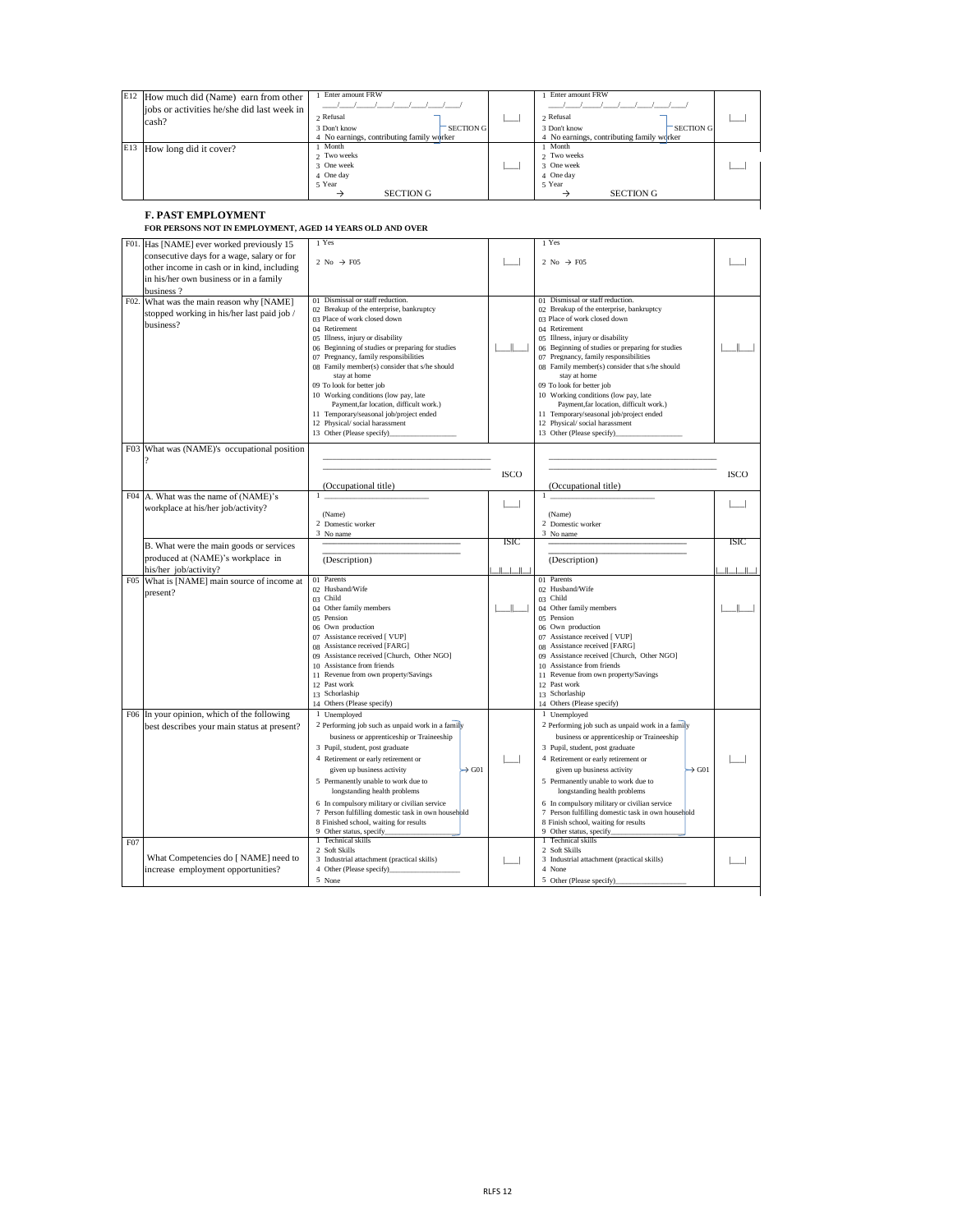#### **G. UN PAID HOME PRODUCTION OF GOODS AND SERVICES IN LAST 7 DAYS (Not to be asked to domestic workers who are paid)**

| H01 During the last four weeks did [NAME] do |                                                                         |  |                                                             |  |
|----------------------------------------------|-------------------------------------------------------------------------|--|-------------------------------------------------------------|--|
| any of the following work mainly for own     | 1 Yes                                                                   |  | 1 Yes                                                       |  |
| consumption such as farm work, growing       | $\rightarrow$ Next person If last one go to H04<br>$2$ No               |  | $\rightarrow$ Next person If last one go to H04<br>$2$ No   |  |
| fodder, raising or tending animals Fishing,  |                                                                         |  |                                                             |  |
| storage such flour, dry fish or other food   |                                                                         |  |                                                             |  |
| and drink hunting, or gathering foodstaff,   |                                                                         |  |                                                             |  |
| Preparing foodstaff for storage such flour   |                                                                         |  |                                                             |  |
| and drinks                                   |                                                                         |  |                                                             |  |
| H02 How many days per week has [NAME]        |                                                                         |  |                                                             |  |
| usually worked in these activities?          | Days                                                                    |  | Days                                                        |  |
| H03 How many hours per day has [NAME]        |                                                                         |  |                                                             |  |
| usually worked in these activities?          | Hours<br>$\rightarrow$ next person if last person go to H04             |  | Hours<br>$\rightarrow$ next person if last person go to H04 |  |
|                                              | H04 INTERVIEWER: CHECK H01 IF NO ONE HAS DONE ANY AGRICULTURAL ACTIVITY |  | 1 Yes $\rightarrow$ H05                                     |  |
|                                              |                                                                         |  | 2 No $\rightarrow$ Section I                                |  |

## **H. CHARACTERISTICS OF SUBSISTENCE AGRICULTURE WORK LAST MONTH**

| G01 | In the last 7 days, how many hours did<br>[NAME] spend collecting firewood for the<br>household, including travel time?                                                                                                           | Hours | Hours |  |
|-----|-----------------------------------------------------------------------------------------------------------------------------------------------------------------------------------------------------------------------------------|-------|-------|--|
| G02 | In the last 7 days, how many hours did<br>[NAME] spend fetching water for the<br>household, including travel time?                                                                                                                | Hours | Hours |  |
| G03 | In the last 7 days, how many hours did<br>[NAME] spend searching for fodder or<br>grazing for the household's animals?                                                                                                            | Hours | Hours |  |
| G04 | In the last 7 days, how many hours did<br>[NAME] spend manufacturing household<br>goods for own or family use (such as<br>furniture, textiles, clothing, footwear,<br>pottery, crafts or other durables, excluding<br>foodstuff)? | Hours | Hours |  |
| G05 | In the last 7 days, how many hours did<br>[NAME] spend constructing your dwelling,<br>making major repairs on it, farm buildings,<br>private roads, or wells?                                                                     | Hours | Hours |  |
|     | G06 In the last 7 days, how many hours did<br>[NAME] spend doing household chores<br>including shopping, preparing meals?                                                                                                         | Hours | Hours |  |
| G07 | In the last 7 days, how many hours did<br>[NAME] spend looking after children and<br>elderly?                                                                                                                                     | Hours | Hours |  |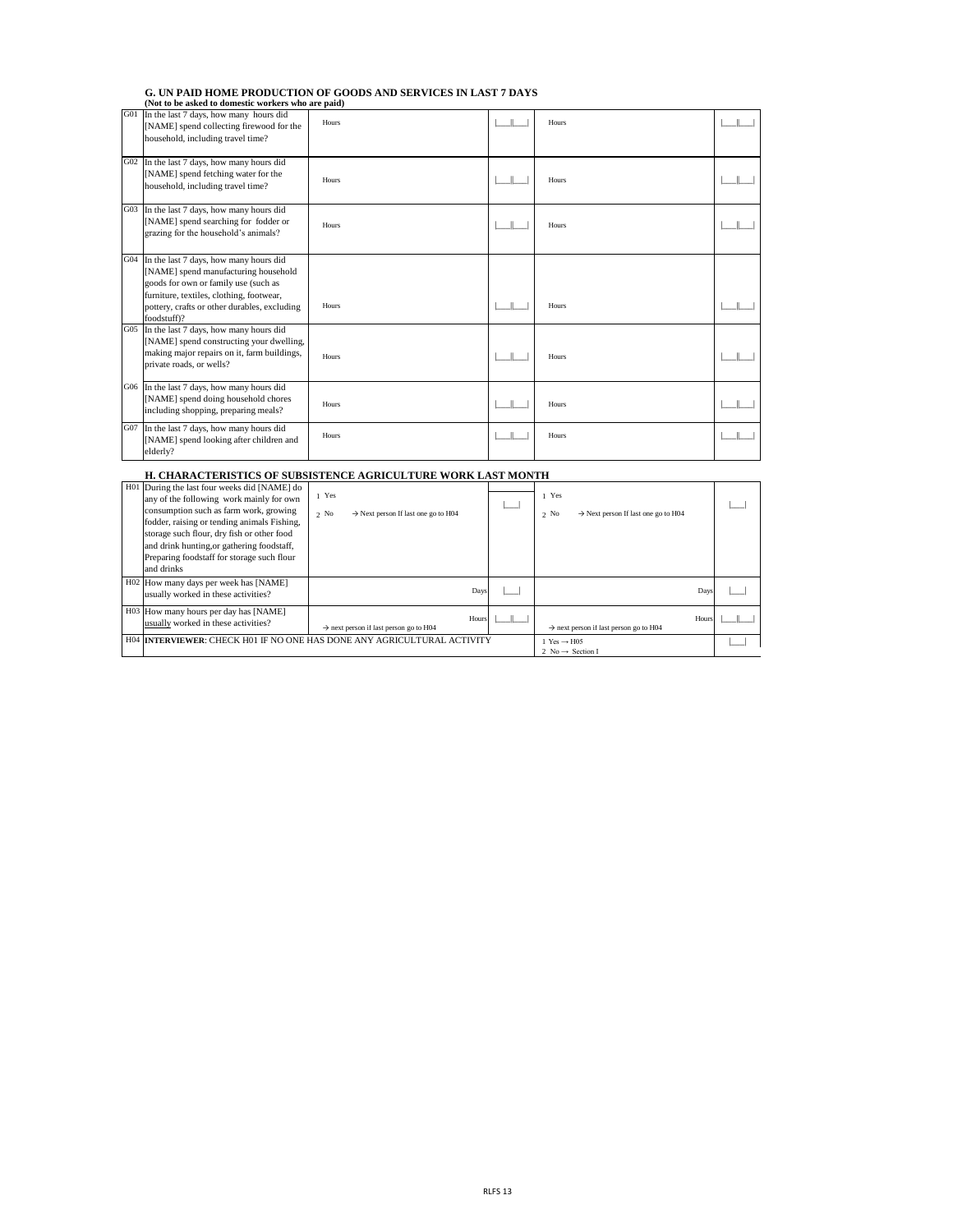|                 | <b>INFORMATION ON SUBSISTENCE AGRICULTURE INCOME</b>                                                                                                                                                                                                                                                   |                                                                                                                                                                                           |  |
|-----------------|--------------------------------------------------------------------------------------------------------------------------------------------------------------------------------------------------------------------------------------------------------------------------------------------------------|-------------------------------------------------------------------------------------------------------------------------------------------------------------------------------------------|--|
| H <sub>05</sub> | In general, did the household sell or<br>barter any part of the goods obtained<br>from this work?                                                                                                                                                                                                      | 1 No, never sell $\rightarrow$ H07<br>2 Sell excess from time to time $\rightarrow$ H07<br>3 Yes, regularly                                                                               |  |
| H <sub>06</sub> | About how much does the household<br>regularly sell?                                                                                                                                                                                                                                                   | $\frac{1}{4}$ or less<br>1<br>More than 1/4 but less than half<br>3<br>More than half $(\mathbf{>}50\%)$                                                                                  |  |
| H <sub>07</sub> | What was the net Value in FRW the<br>household get from agricultural<br>activities during the last season?<br>(Include both agricultural items sold for cash<br>and own consumption from all crop,<br>livestock, hunting, and fishing activities in the<br>last four months, net of associated costs.) | $\mathbf{1}$<br>0-9,999 RWF<br>$\overline{2}$<br>10,000 - 39,999<br>3<br>40,000 - 89,999<br>$\overline{4}$<br>90,000 - 179,999<br>5<br>180,000 - 239,999<br>6<br>240,000 and above        |  |
| H <sub>08</sub> | Compared to previous season was the<br>production below/above or an<br>average season for your household?                                                                                                                                                                                              | 1 Above average<br>2 Average<br>3 Below average                                                                                                                                           |  |
| H <sub>09</sub> | Do you regularly or sometimes<br>engage paid employee in the farming<br>activity?                                                                                                                                                                                                                      | 1 Yes regularly<br>2 Yes sometimes<br>3 No, never $\rightarrow$ H11                                                                                                                       |  |
| H10             | Excluding family members, how<br>many paid employees do you usually<br>engage in these agricultural<br>activities?                                                                                                                                                                                     | $1 \t1 - 3$<br>$24 - 5$<br>3 More than 5                                                                                                                                                  |  |
| H11             | How did you get access to the land<br>for the agricultural work? (More than<br>one answer is acceptable)<br>Read modalities and give answer for                                                                                                                                                        | leasing (have land title)/own/Household land<br>a<br>$\mathbf b$<br>Renting (share-cropping)<br>Renting (fixed rent)<br>c<br>Renting (free of charge)<br>d<br>Communal rights/public<br>e |  |
|                 | <u>each</u>                                                                                                                                                                                                                                                                                            | 2. No<br>1. Yes,                                                                                                                                                                          |  |